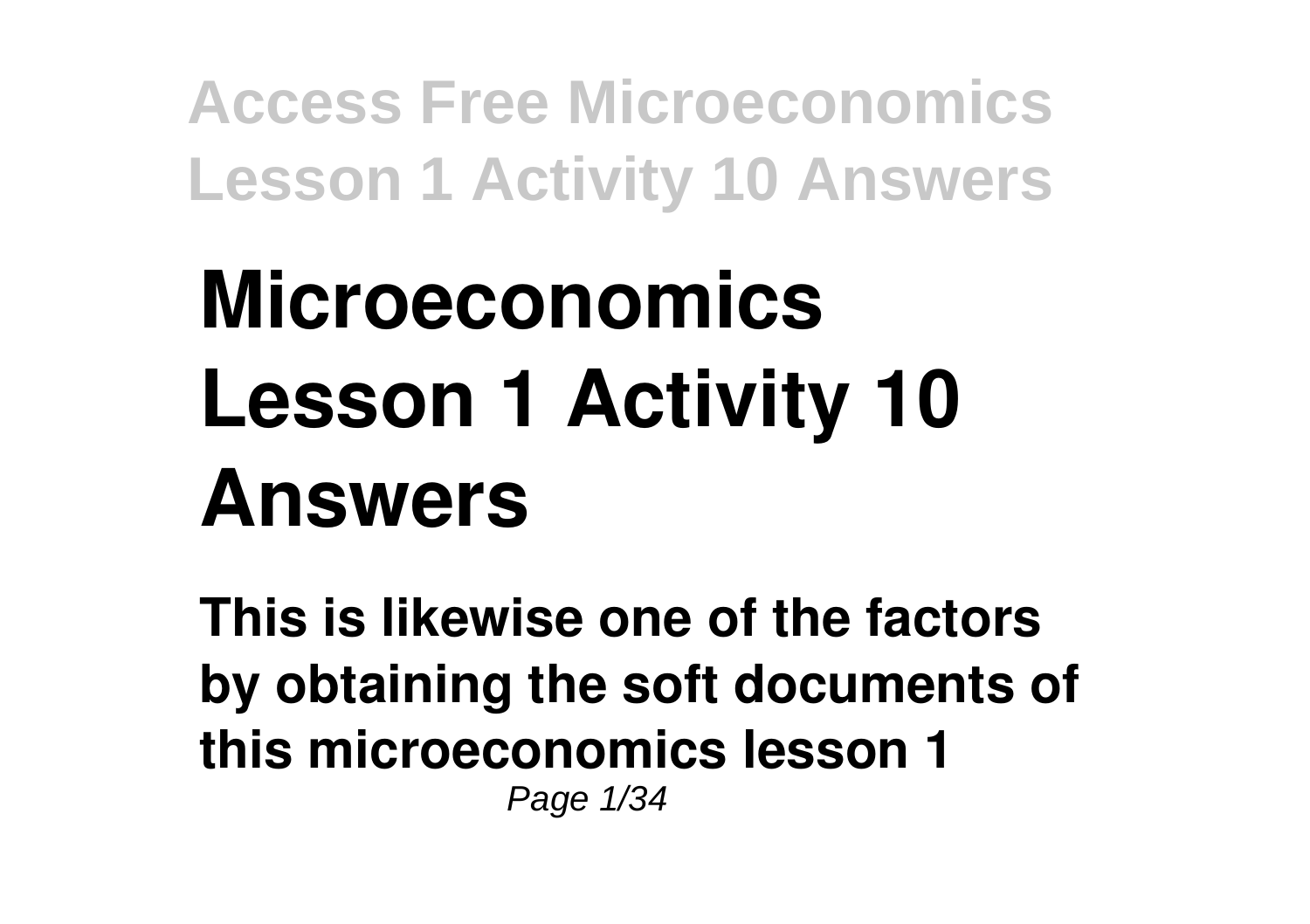**activity 10 answers by online. You might not require more mature to spend to go to the ebook establishment as capably as search for them. In some cases, you likewise complete not discover the message microeconomics lesson 1 activity 10 answers that you are** Page 2/34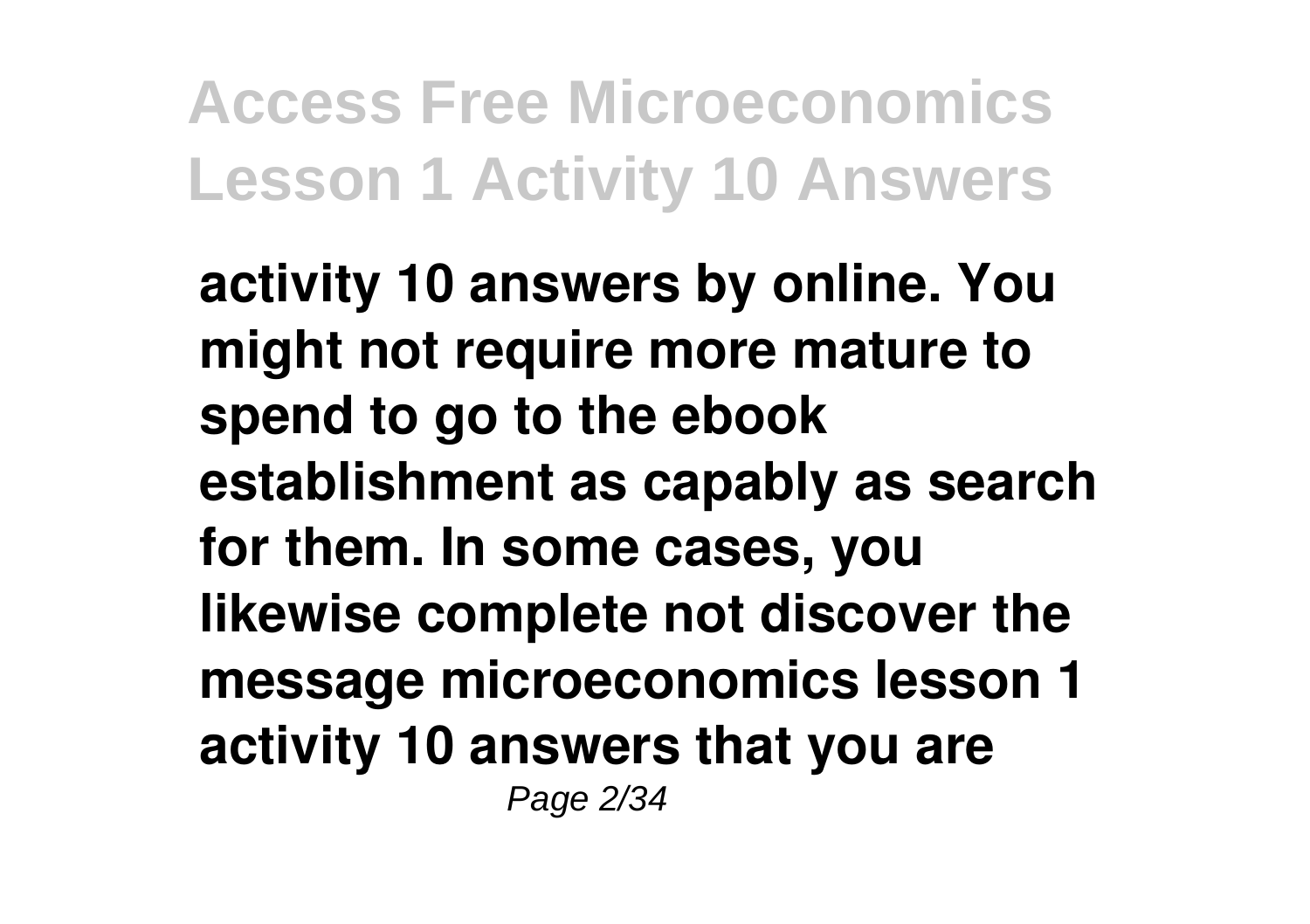**looking for. It will entirely squander the time.**

**However below, similar to you visit this web page, it will be thus no question easy to get as skillfully as download lead microeconomics lesson 1 activity 10 answers** Page 3/34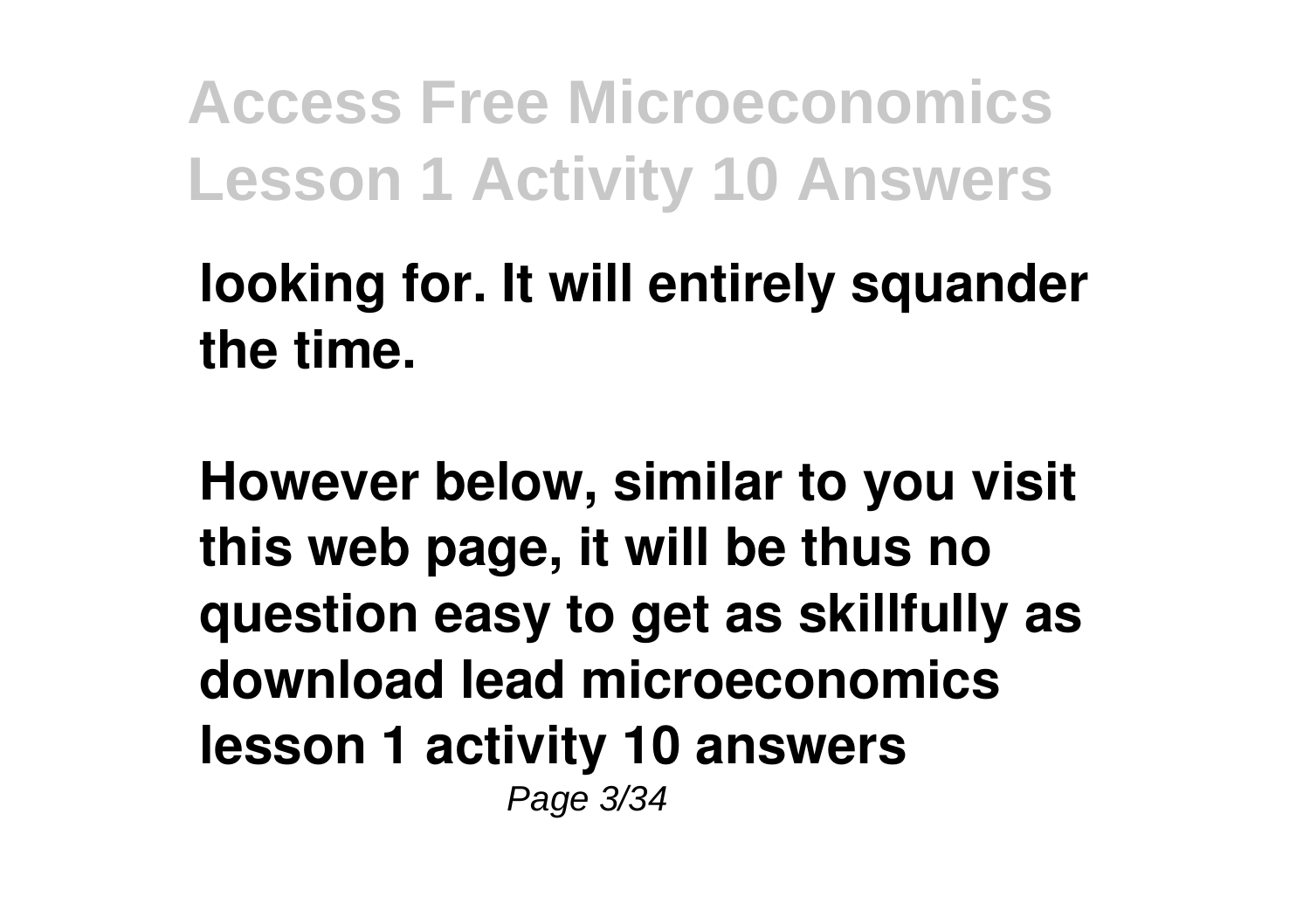**It will not believe many period as we notify before. You can accomplish it even if perform something else at home and even in your workplace. as a result easy! So, are you question? Just exercise just what we pay for under as without** Page 4/34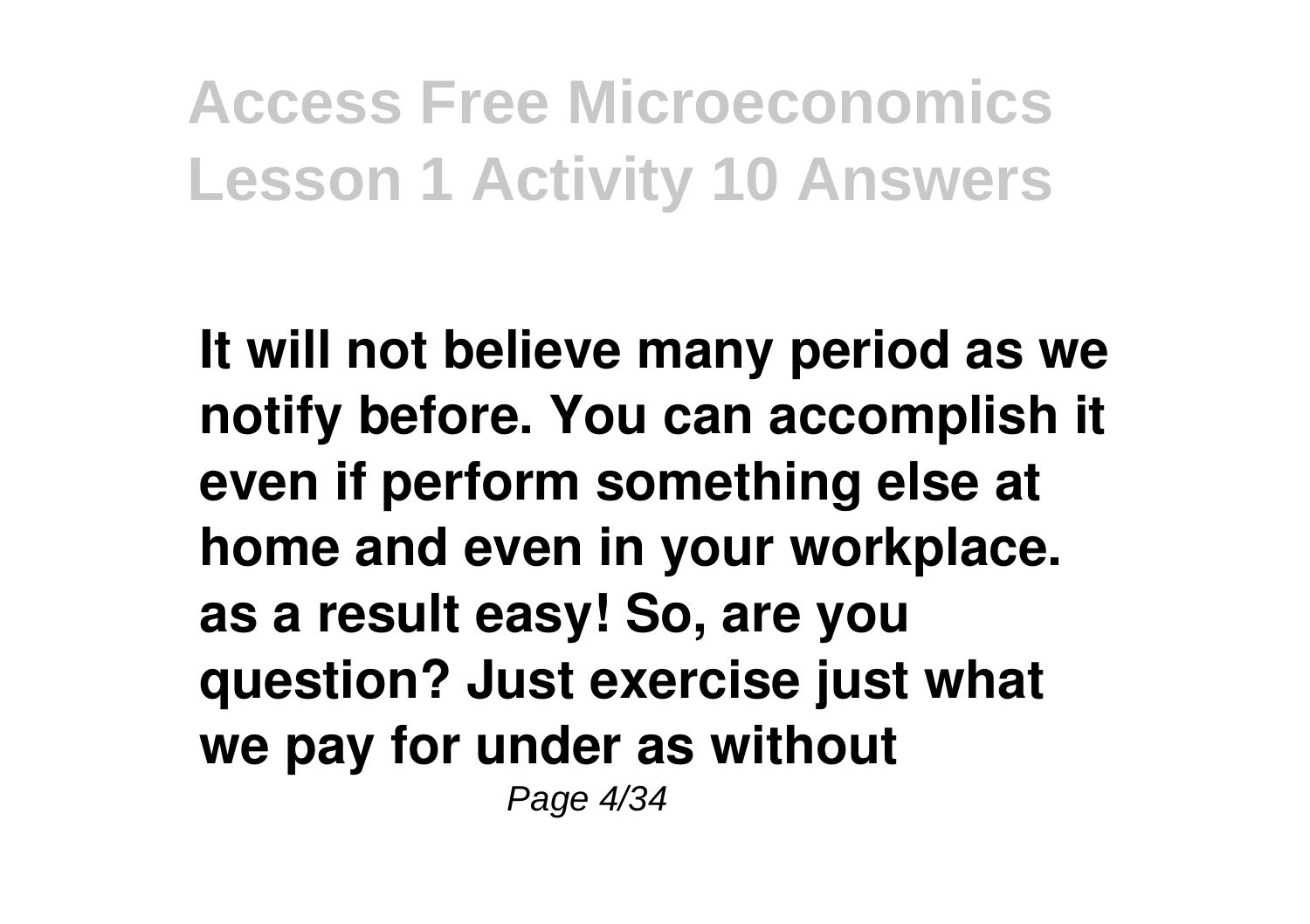**difficulty as review microeconomics lesson 1 activity 10 answers what you when to read!**

**eReaderIQ may look like your typical free eBook site but they actually have a lot of extra features** Page 5/34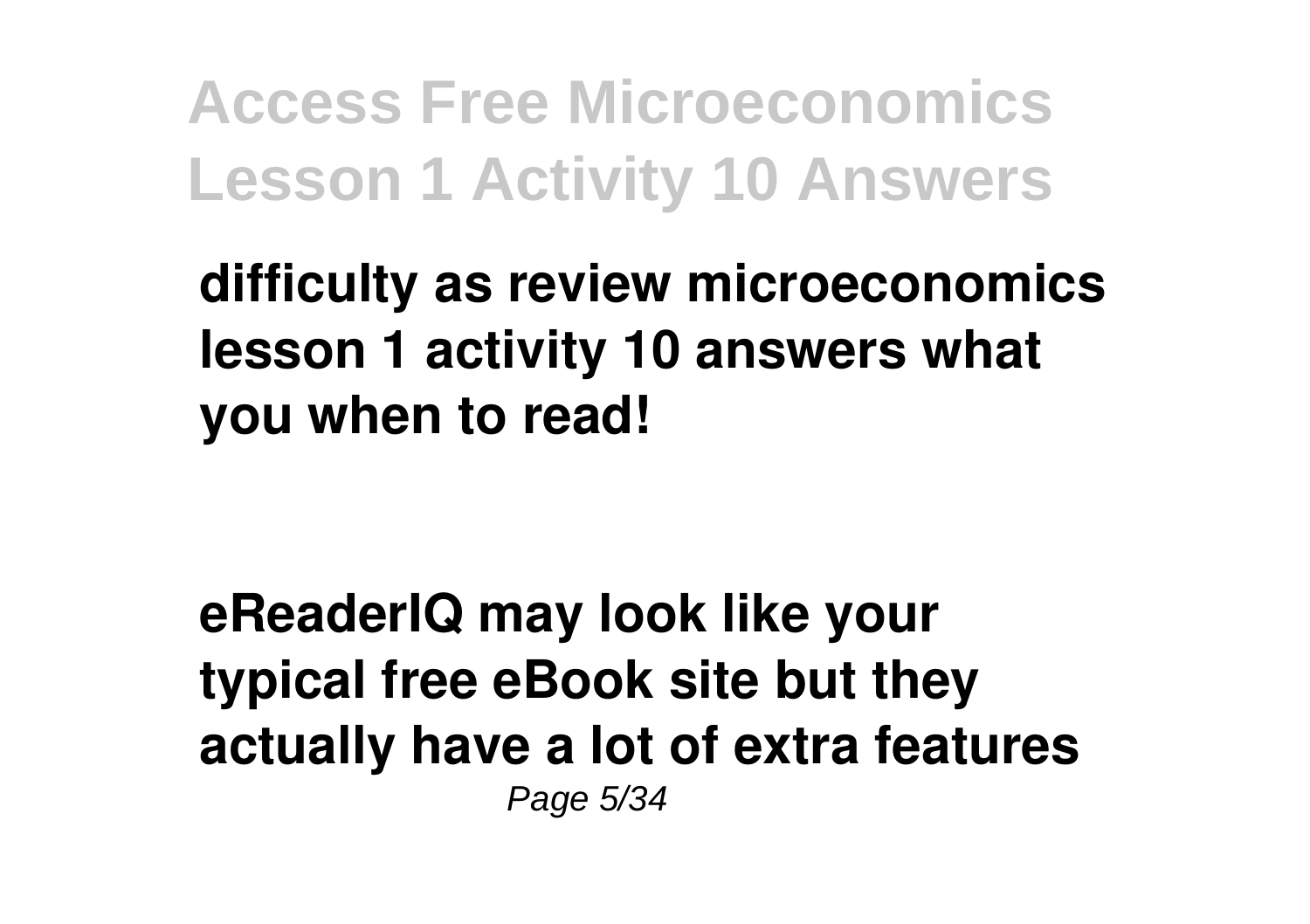**that make it a go-to place when you're looking for free Kindle books.**

**UNIT 2 Macroeconomics Key - Rasco Use the axes in Figures 1.3 and 1.4** Page 6/34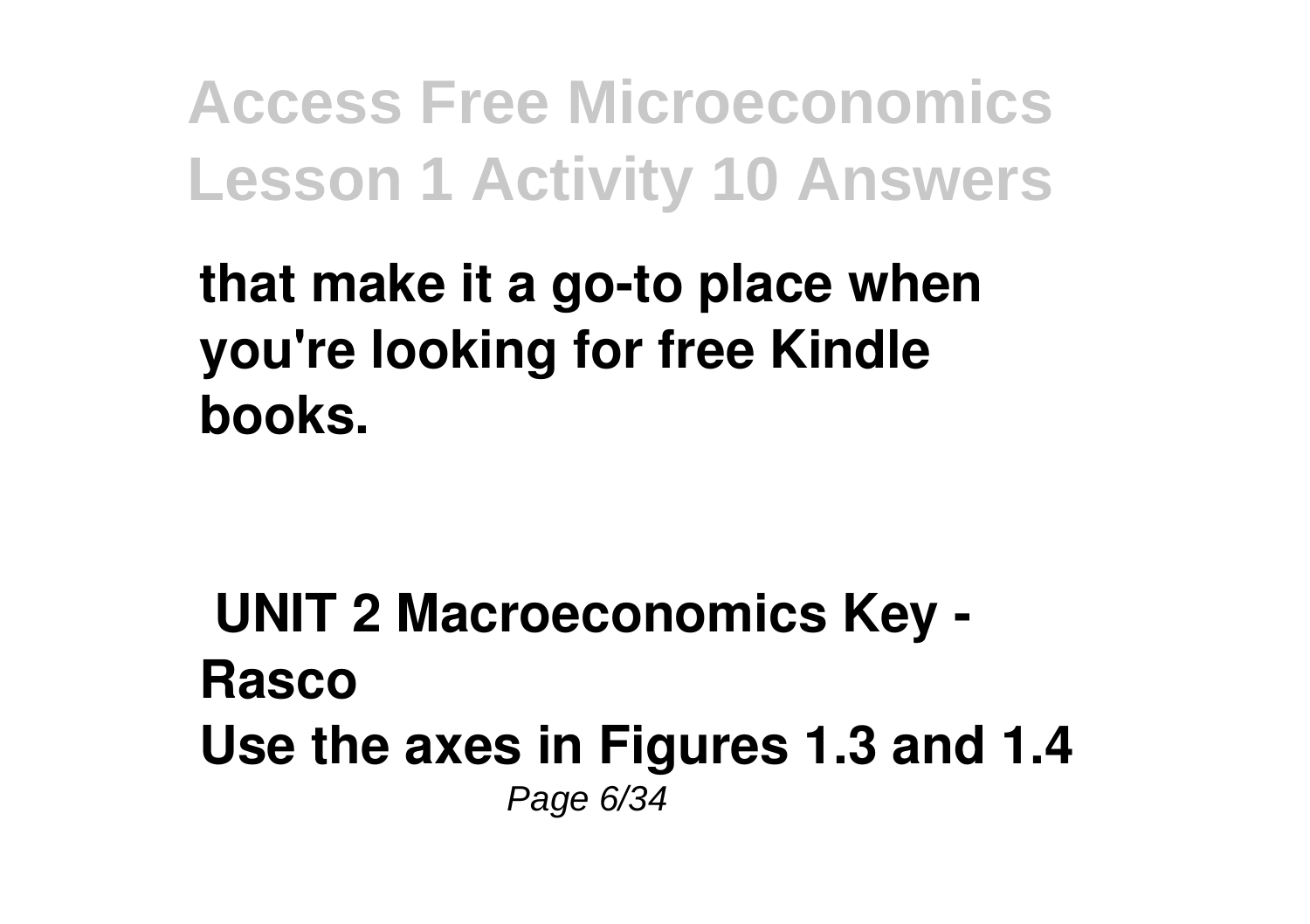**to draw the type of curve that illustrates the label above each axis. 1 Macroeconomics LESSON 1 ACTIVITY 1 Answer Key UNIT GOOD A Increasing opportunity cost per unit of Good B G O O D B Figure 1.3 Production Possibilities Curve 3 GOOD A Constant** Page 7/34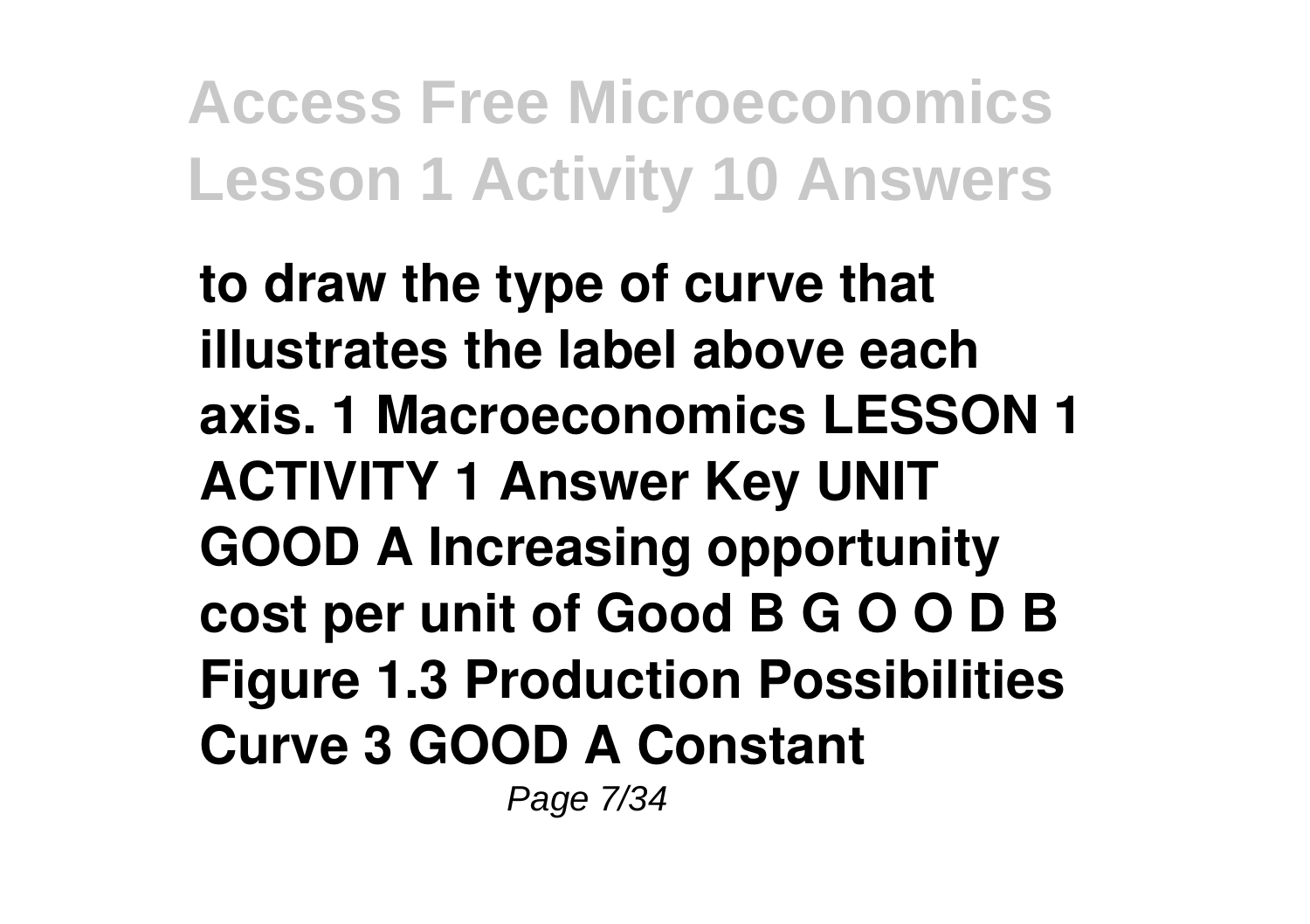**opportunity cost per unit of Good B G O O D B Figure 1.4**

**UNIT 1 Macroeconomics LESSON 1 Advanced Placement Economics Microeconomics: Student Activities ' National Council on Economic Education, New York, N.Y. 51 2** Page 8/34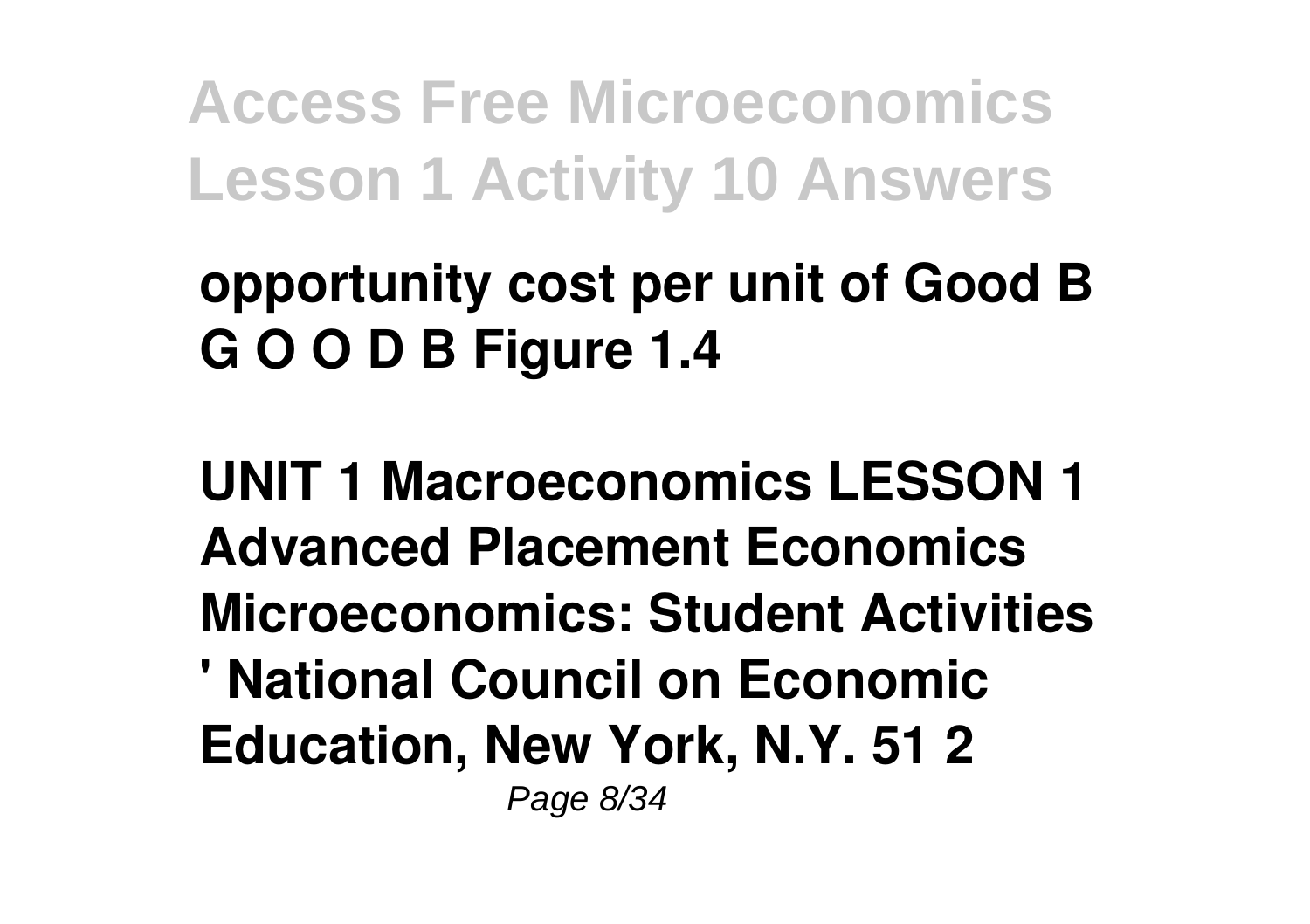**Microeconomics LESSON 1 ACTIVITY 9 UNIT Demand Curves, Movements Along Demand Curves and Shifts in Demand Curves Part A Figure 9.1 shows the market demand for a hypothetical product: Greebes. Study the data, and plot the**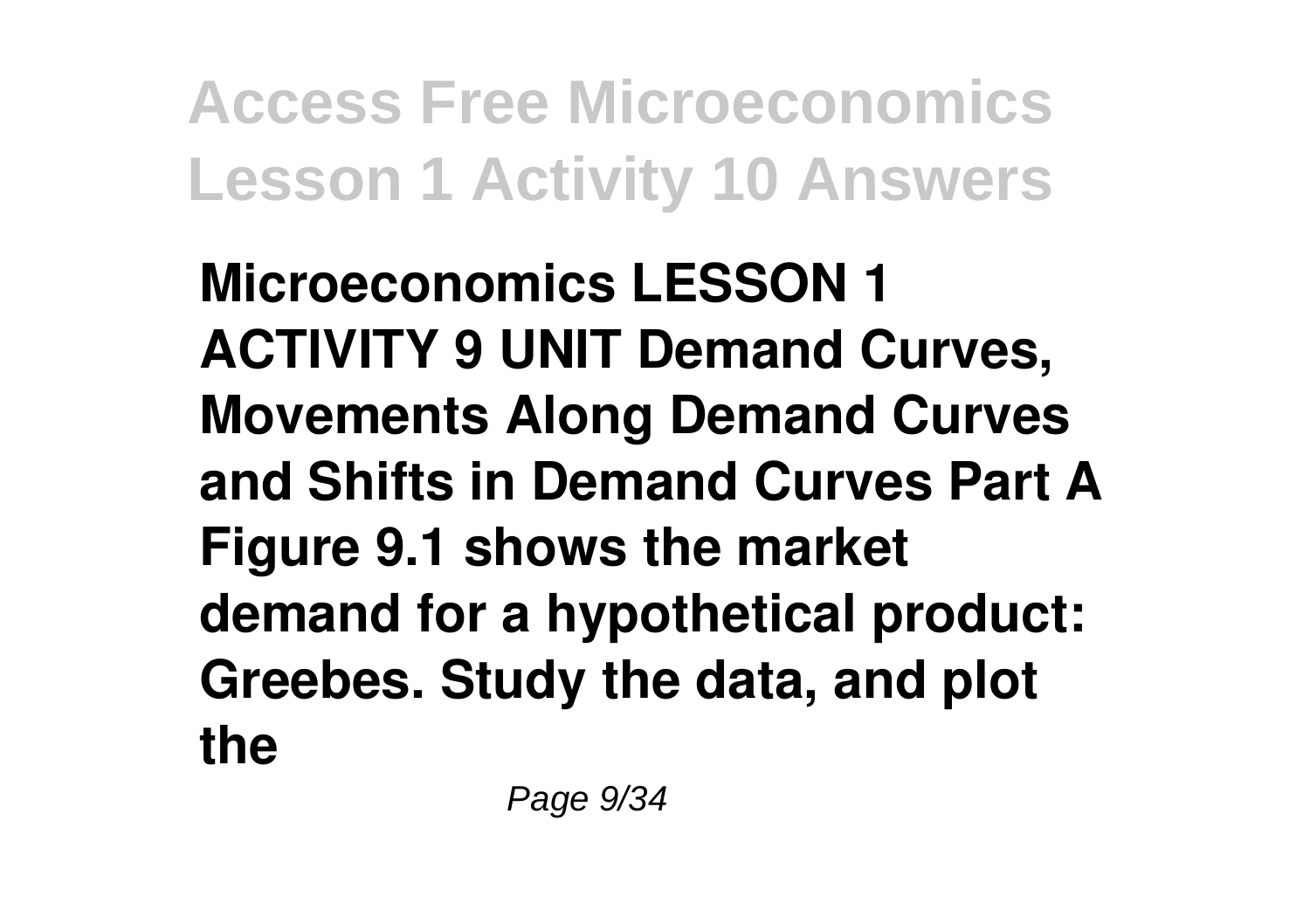**UNIT 2 Microeconomics LESSON 1 ACTIVITY 9 2 Macroeconomics LESSON 1 ACTIVITY 10 Answer Key UNIT Understanding the Circular Flow of the Macroeconomy Part A Each of the flows in the circular flow** Page 10/34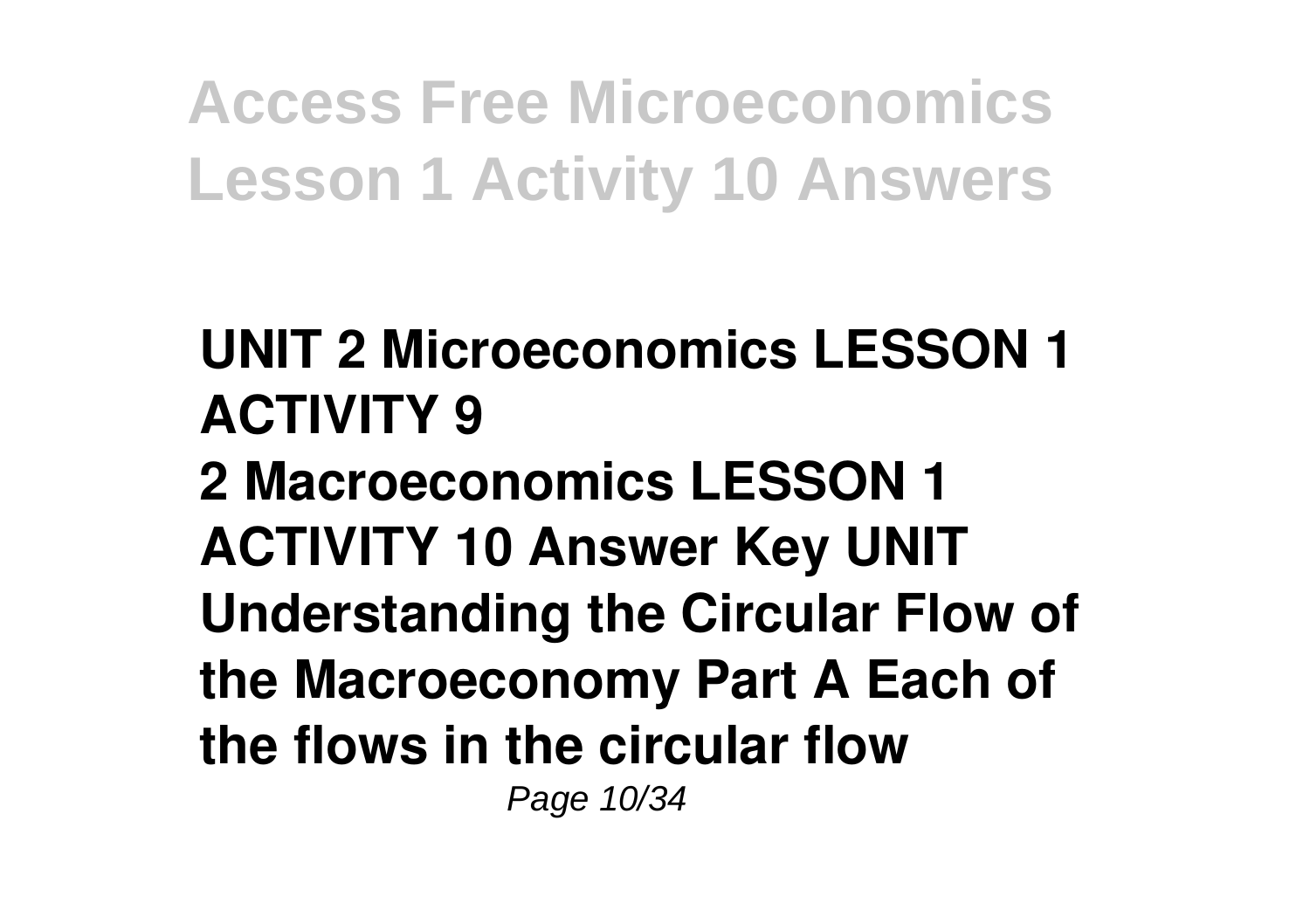**diagram in Figure 10.1 is numbered. Identify which number matches the transaction described in the statements below. Consider only the first transaction — not the return flow. 1.**

#### **www.bekemeyersworld.com** Page 11/34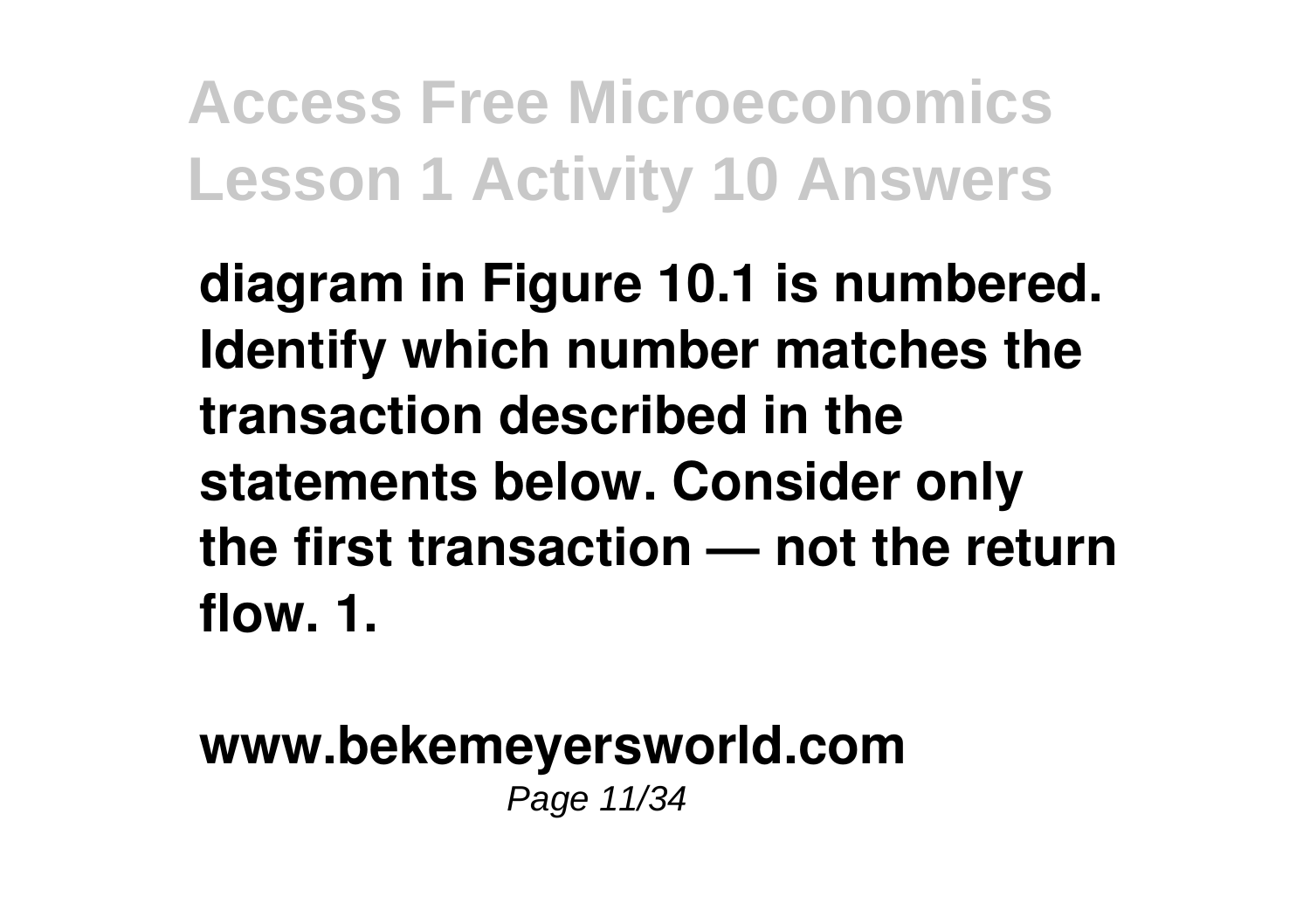**2 Microeconomics LESSON 1 ACTIVITY 9 UNIT Demand Curves, Movements Along Demand Curves and Shifts in Demand Curves Part A Figure 9.1 shows the market demand for a hypothetical product: Greebes. Study the data, and plot the demand for Greebes on the** Page 12/34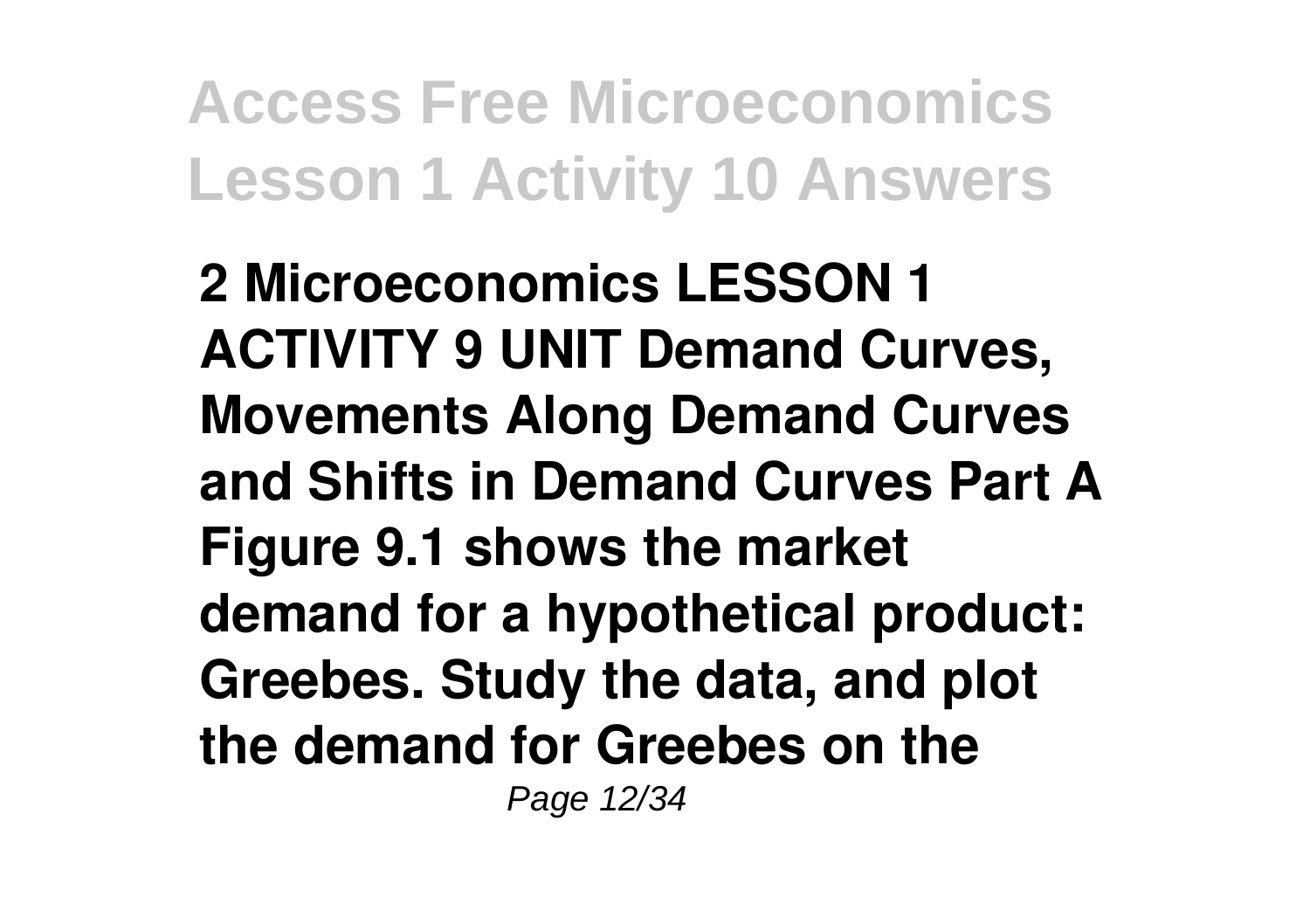**axes in Figure 9.2. Label the demand curve D, and answer the questions that**

**UNIT 1 Microeconomics The \$10.00 is now ready to be spent in another round. Firms and households pay taxes and user fees** Page 13/34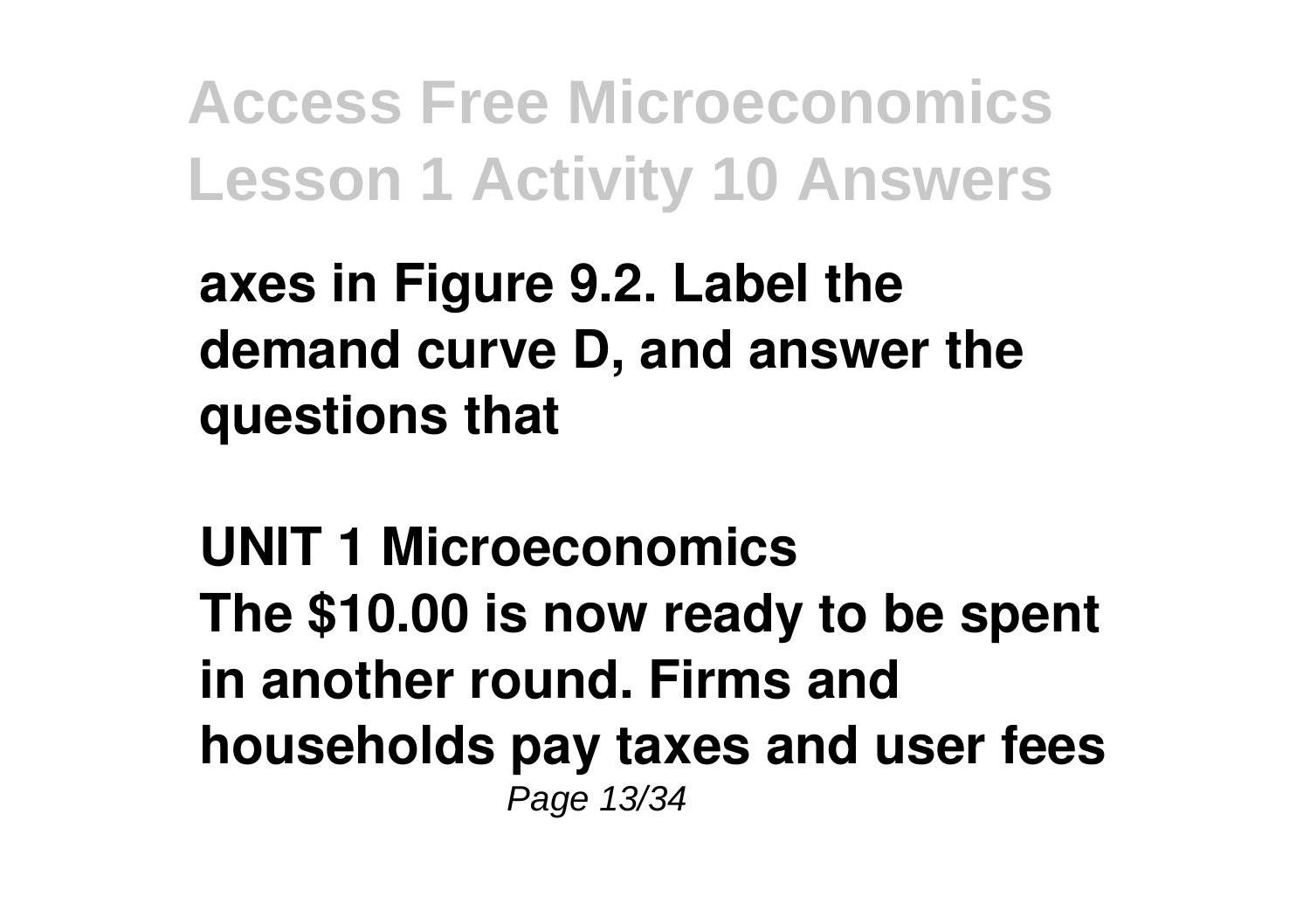**to the government, which provides them with some goods and services, such as police protection and national defense. Macroeconomics LESSON 1 ACTIVITY 10 UNIT Activity written by Helen Roberts, University of Illinois, Chicago, Ill. Figure 10.1** Page 14/34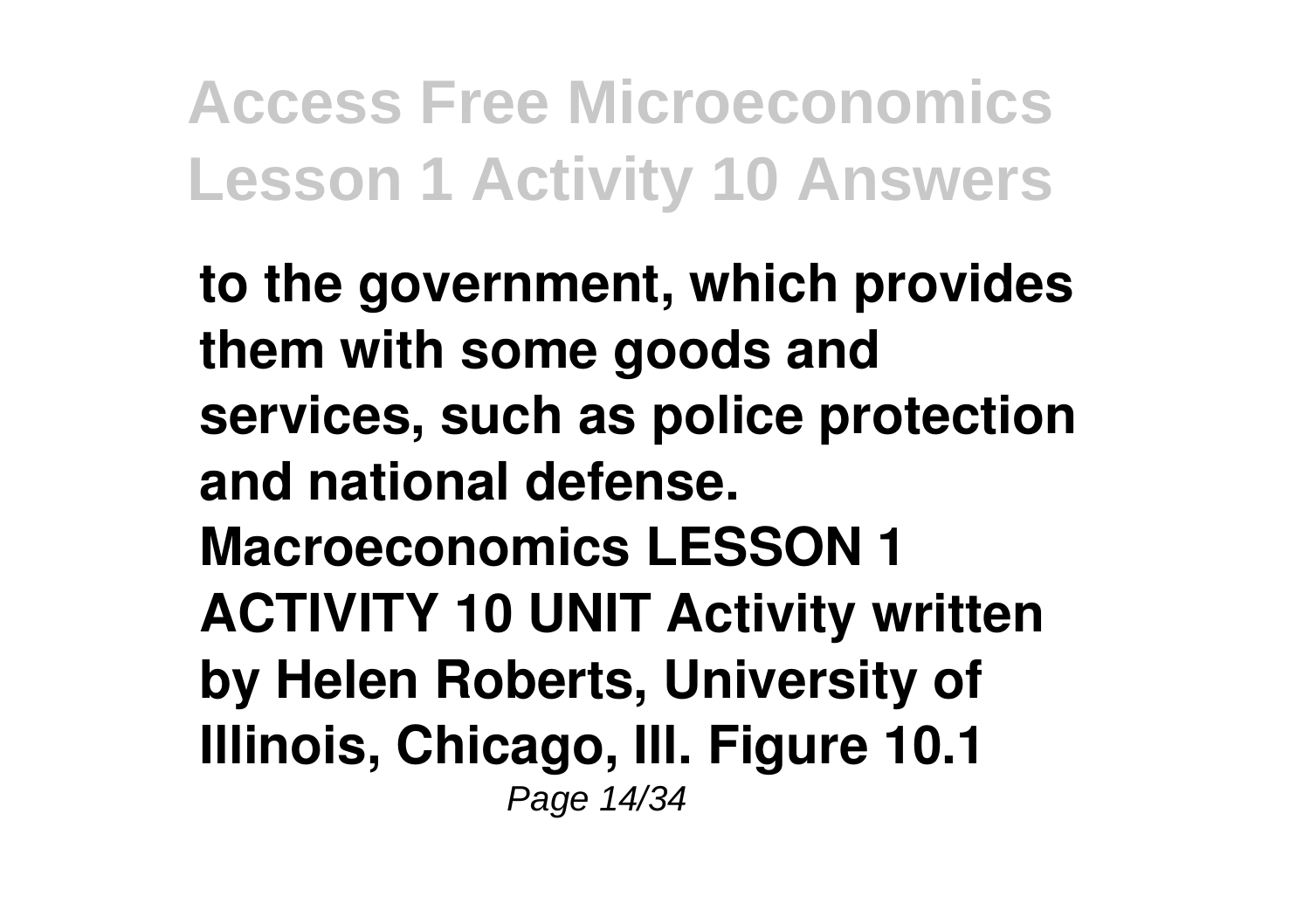**Macroeconomics Lesson 1 Introduction Flashcards | Quizlet 1 60 60 1 20 20 2 100 40 2 36 16 3 130 3 51 4 150 4 65 5 165 5 78 6 175 6 90 2. Using Figure 11.2 (on the next page), plot DoloresÕ total utility and marginal utility for polo** Page 15/34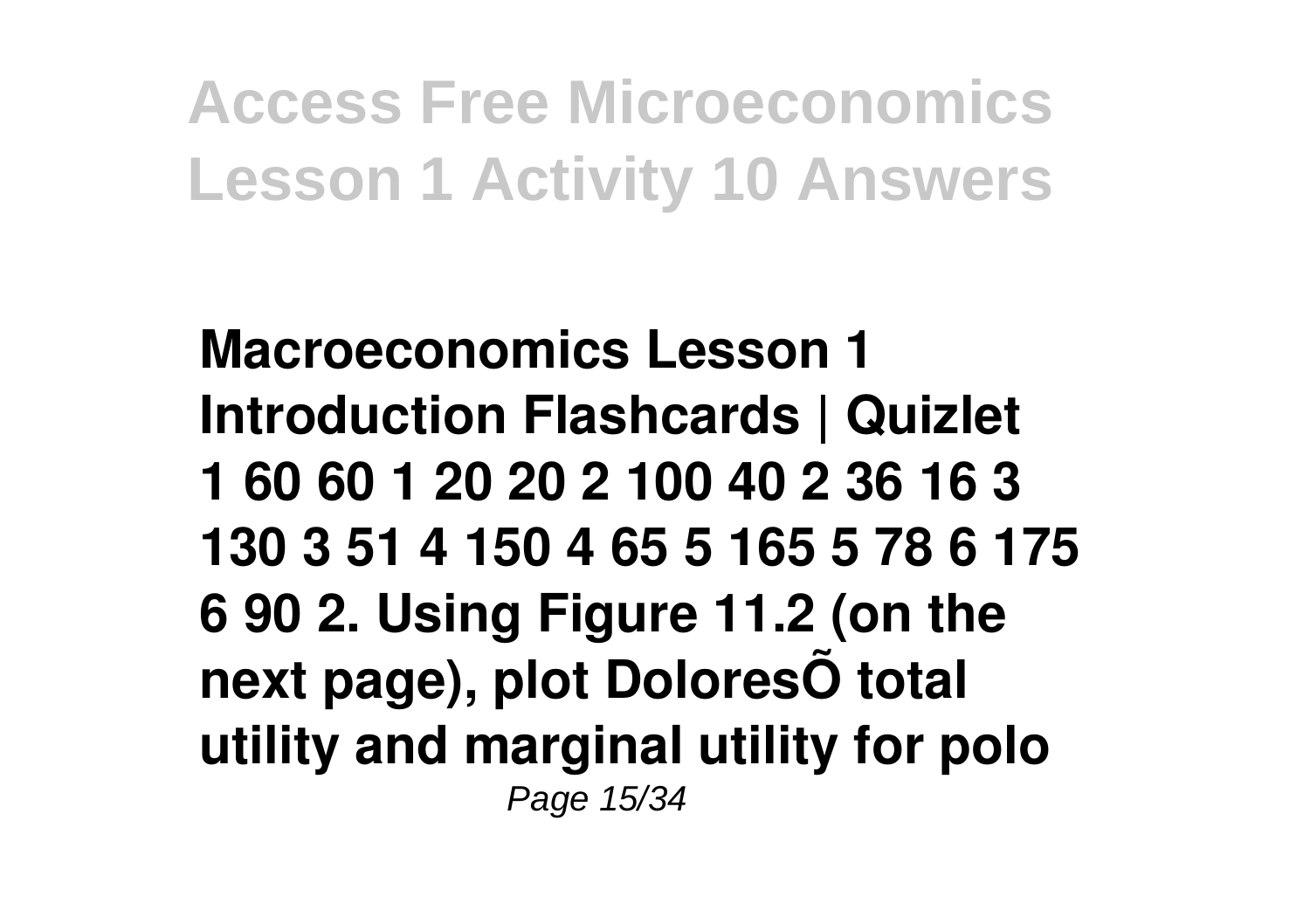**shirts and steaks. Each graph has two points to get you started. Microeconomics LESSON 1 ACTIVITY 11 UNIT**

**UNIT 1 Microeconomics Key Start studying Macroeconomics Lesson 1 Introduction. Learn** Page 16/34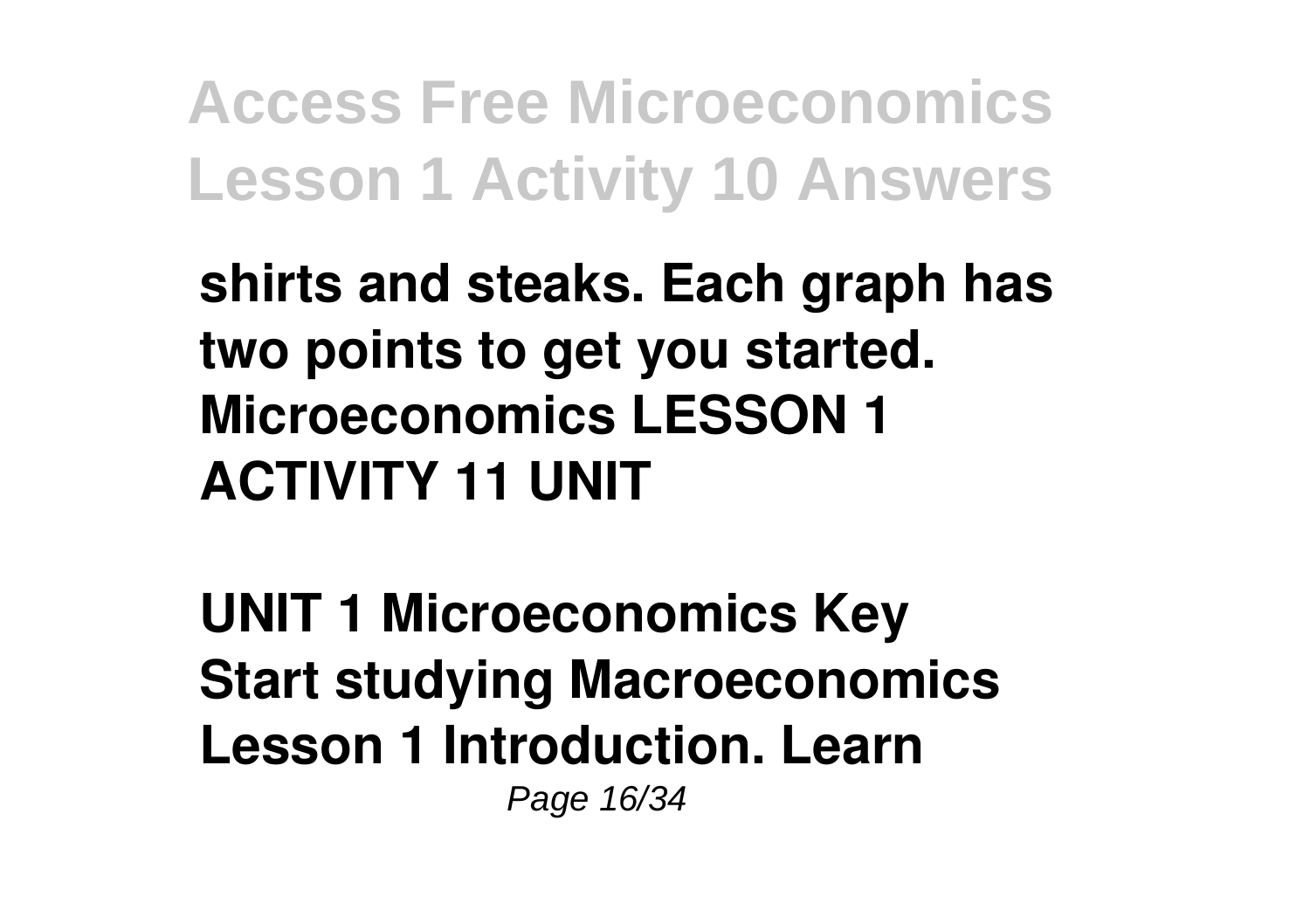**vocabulary, terms, and more with flashcards, games, and other study tools. ... Microeconomics. The study of the firm and its environments. Cost of production. ... that continuous increases of 1 input factor, while holding the other input factors fixed, will lead to a decrease** Page 17/34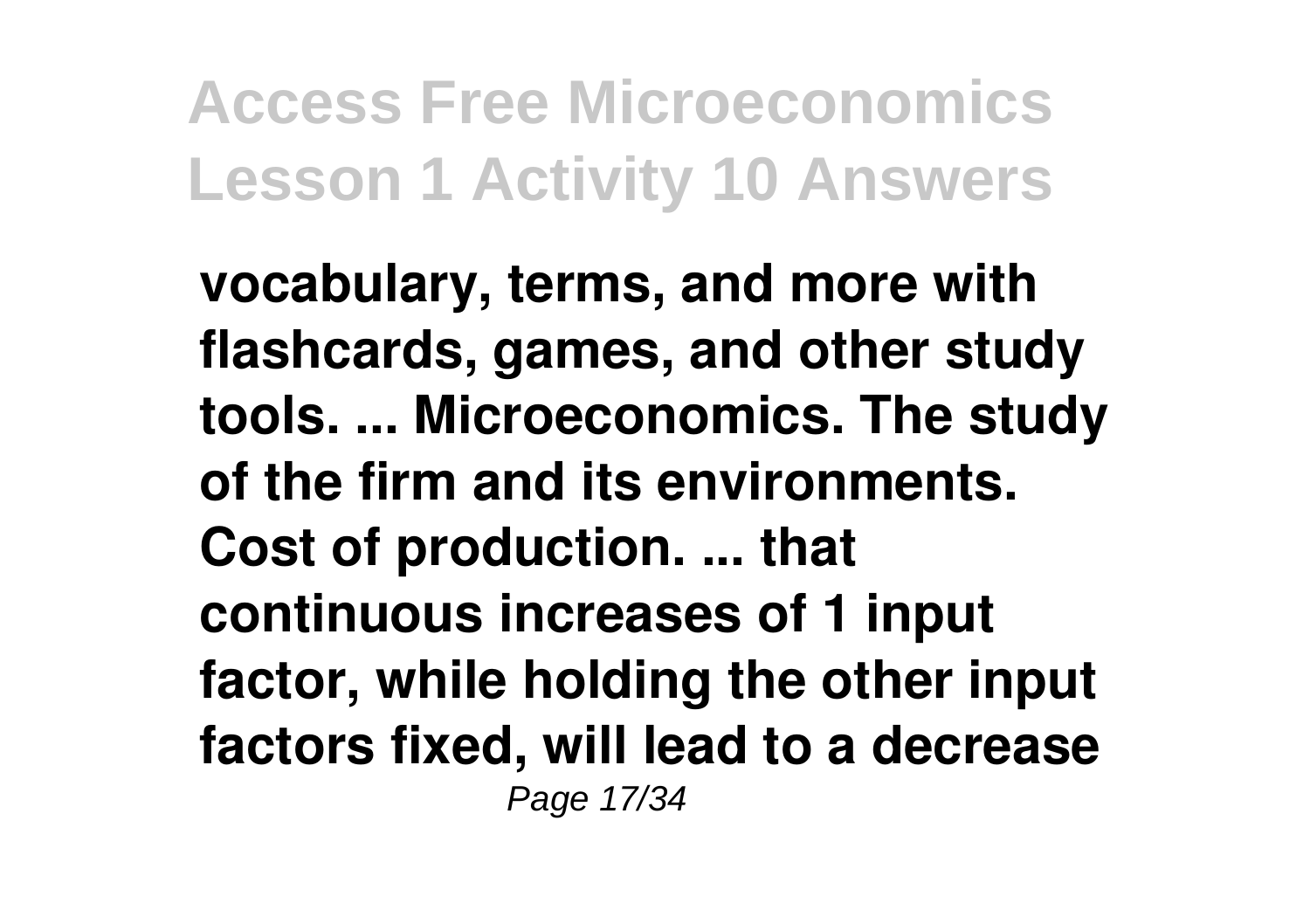**in the per ...**

**Microeconomics Lesson 1 Activity 10 2 Microeconomics LESSON 1 ACTIVITY 10 UNIT Based on an activity from Master Curriculum** Page 18/34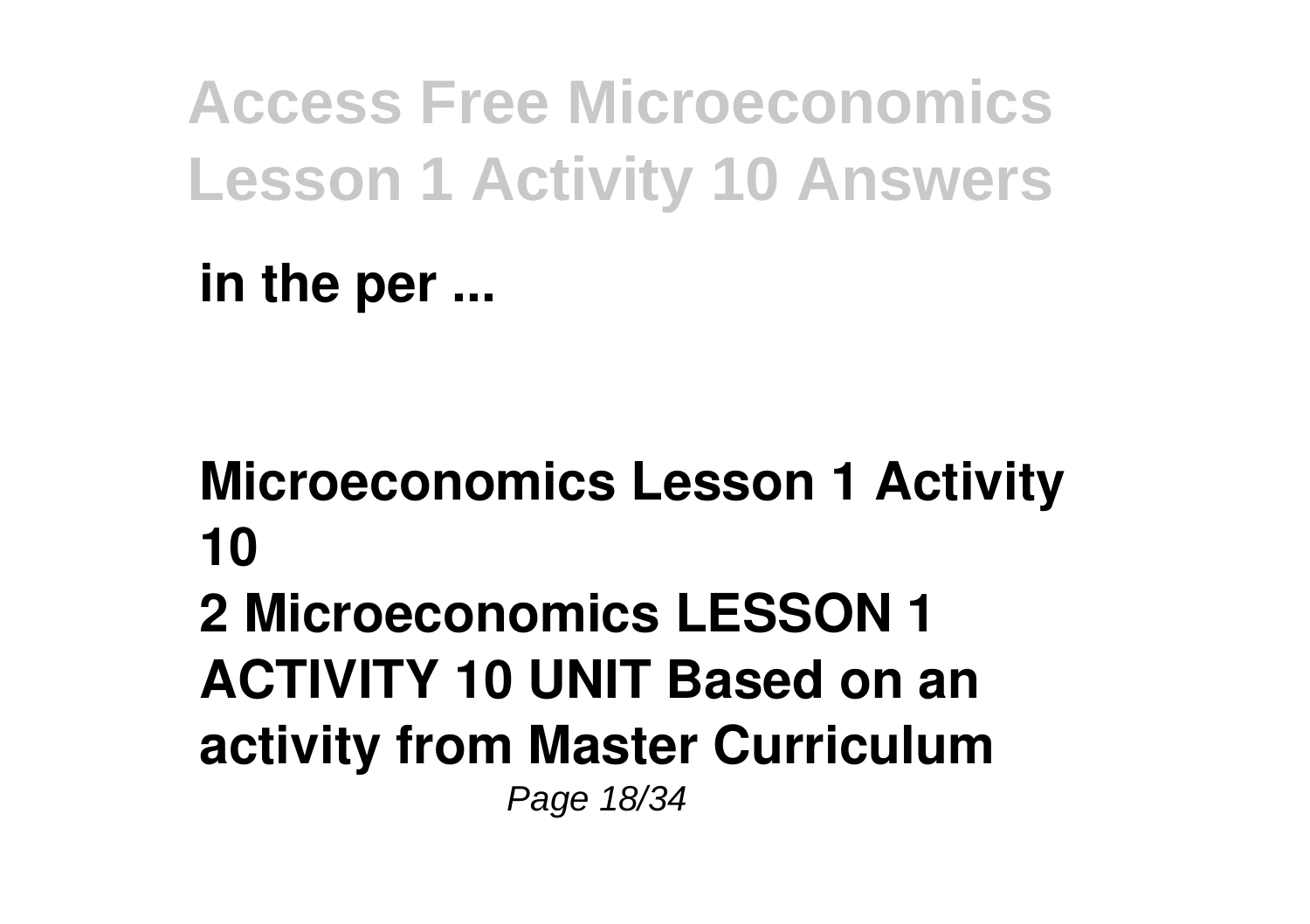**Guide in Economics: Teaching Strategies for High School Economics Courses (New York: National Council on Economic Education, 1985), p. 68. Figure 10.1 Beef Consumption in May QUANTITY P R I C E A B C Figure 10.2**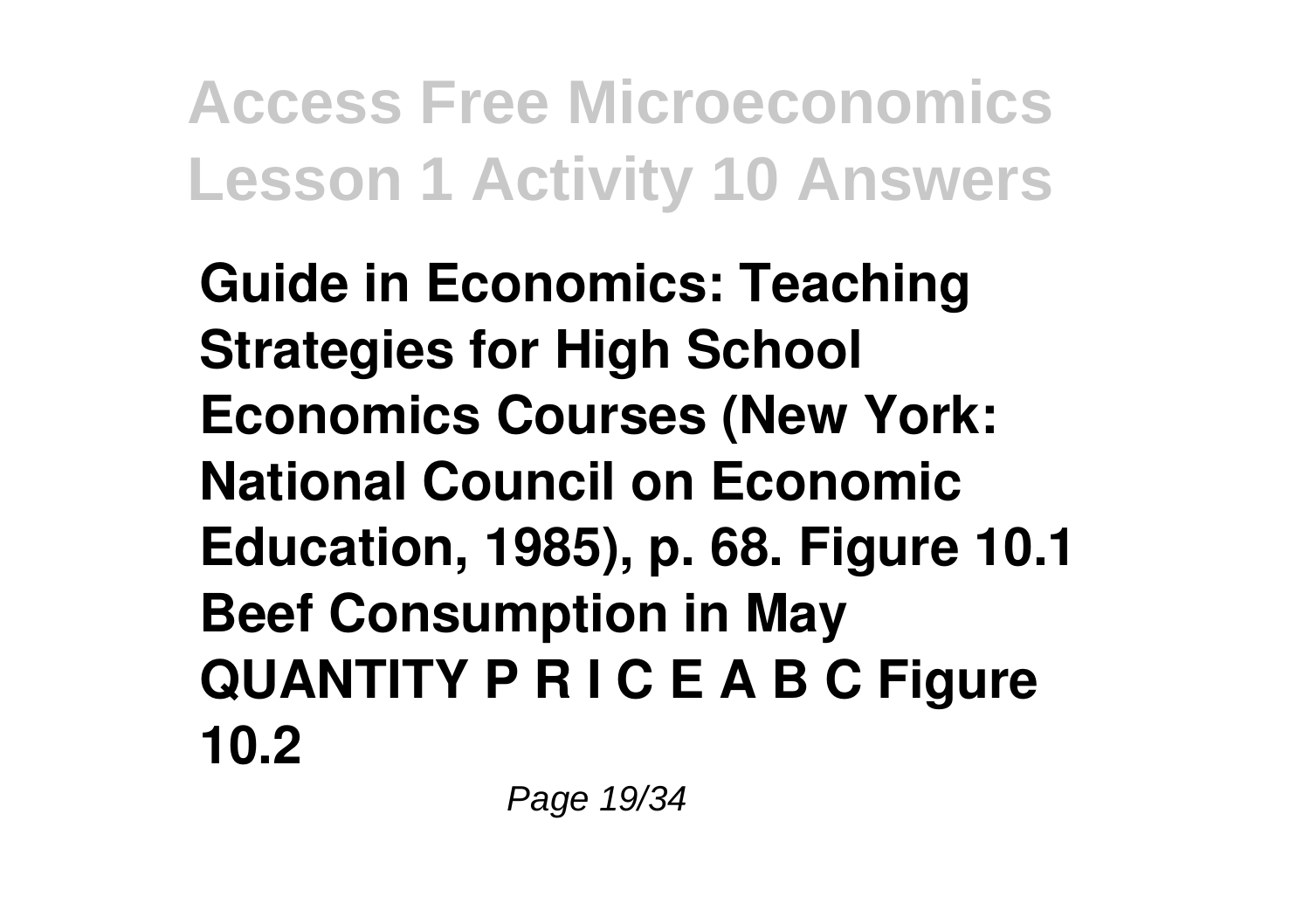**Microeconomics - Unit II Answer Key View Notes - Microeconomics Lesson 1 activity 11 from ECONOMICS Economics at Murrah High School. Why Is a Demand Curve Downward Sloping? To most** Page 20/34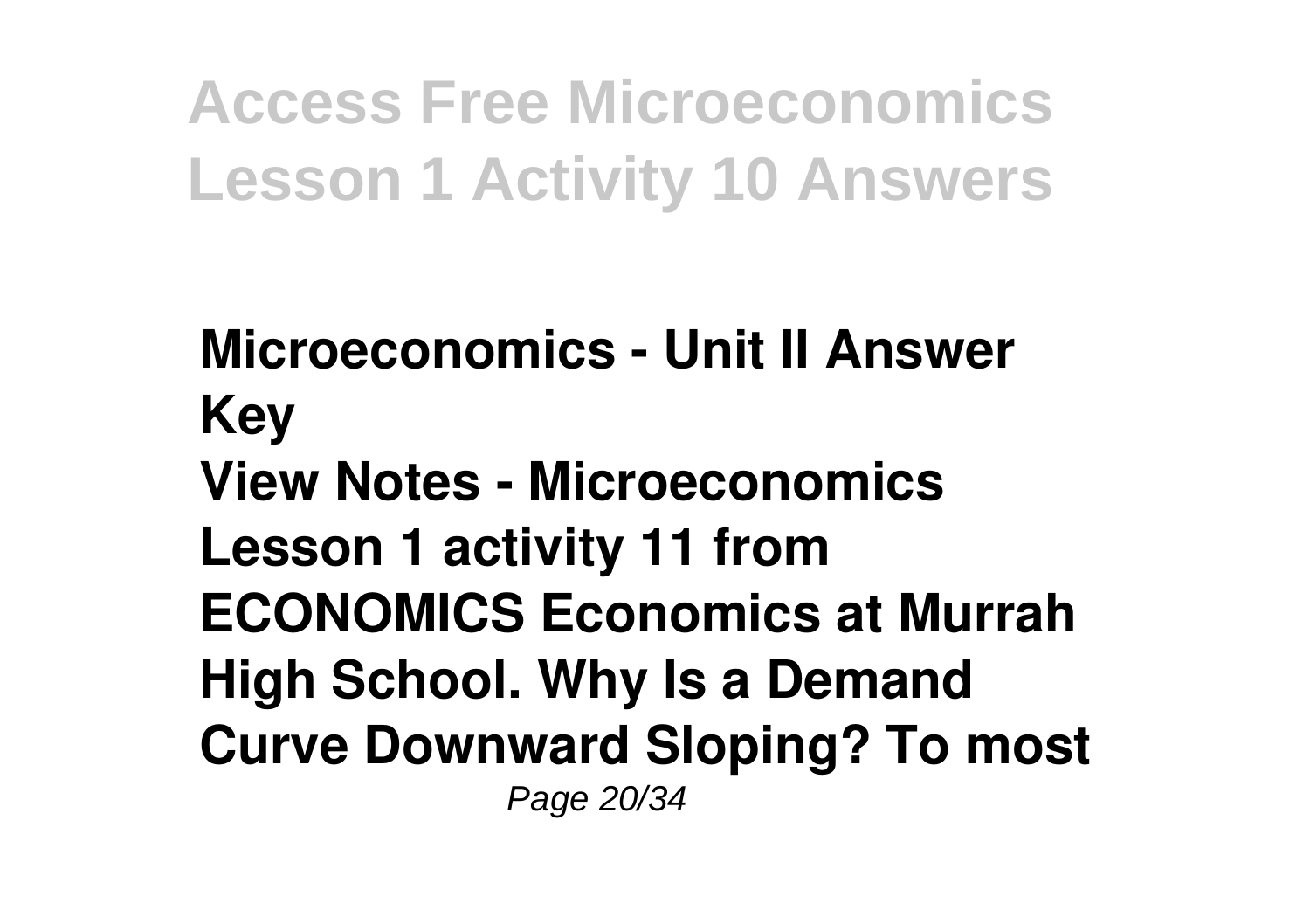**people, the law of demand is obvious: Consumers buy**

**UNIT 1 Microeconomics LESSON 1 - Page Not Found 1 Microeconomics LESSON 2 ACTIVITY 2 UNIT Advanced Placement Economics** Page 21/34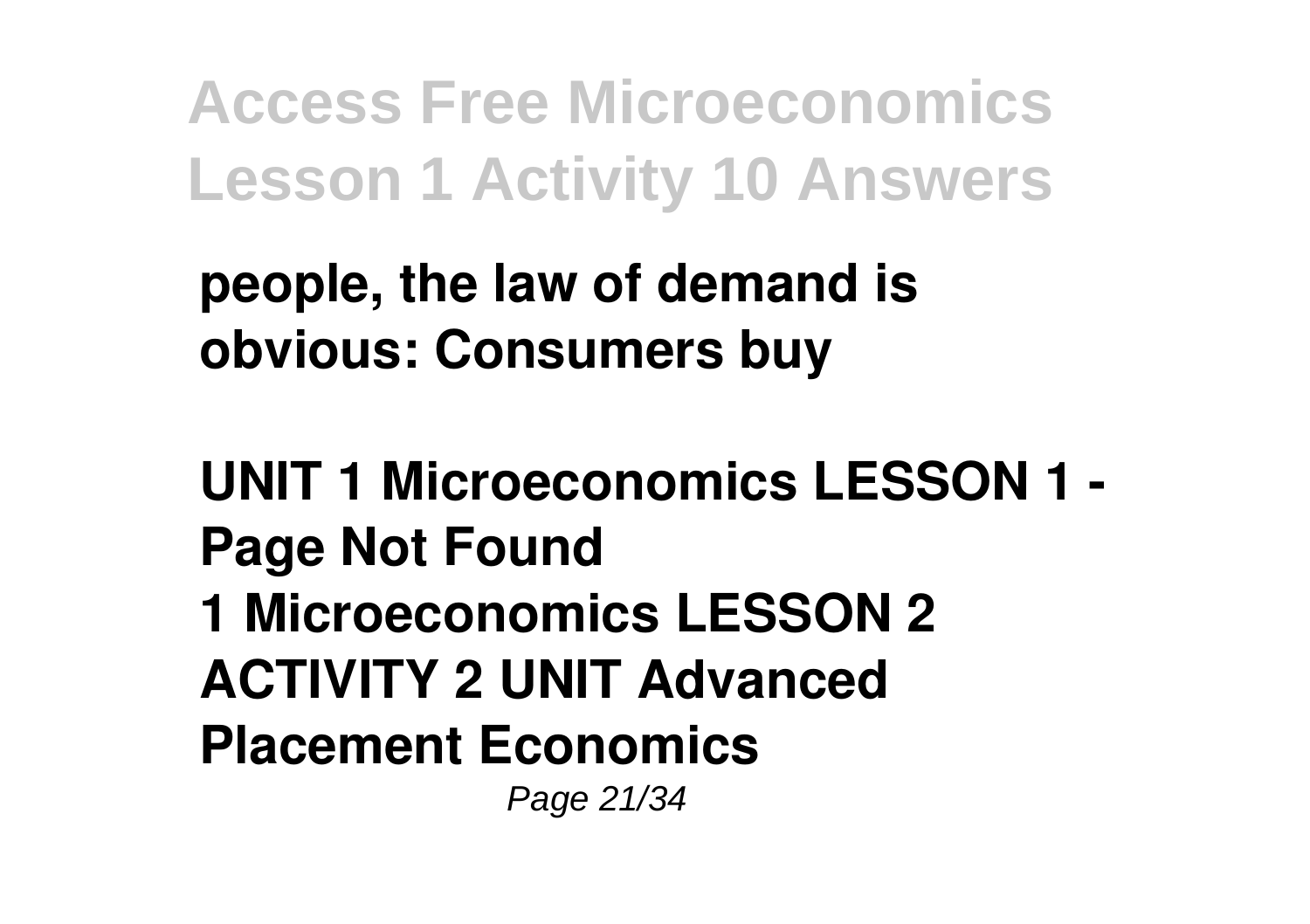**Microeconomics: Student Activities ' National Council on Economic Education, New York, N.Y. 7 Scarcity necessitates choice. Consuming or producing more of one thing means consuming or producing less of something else.**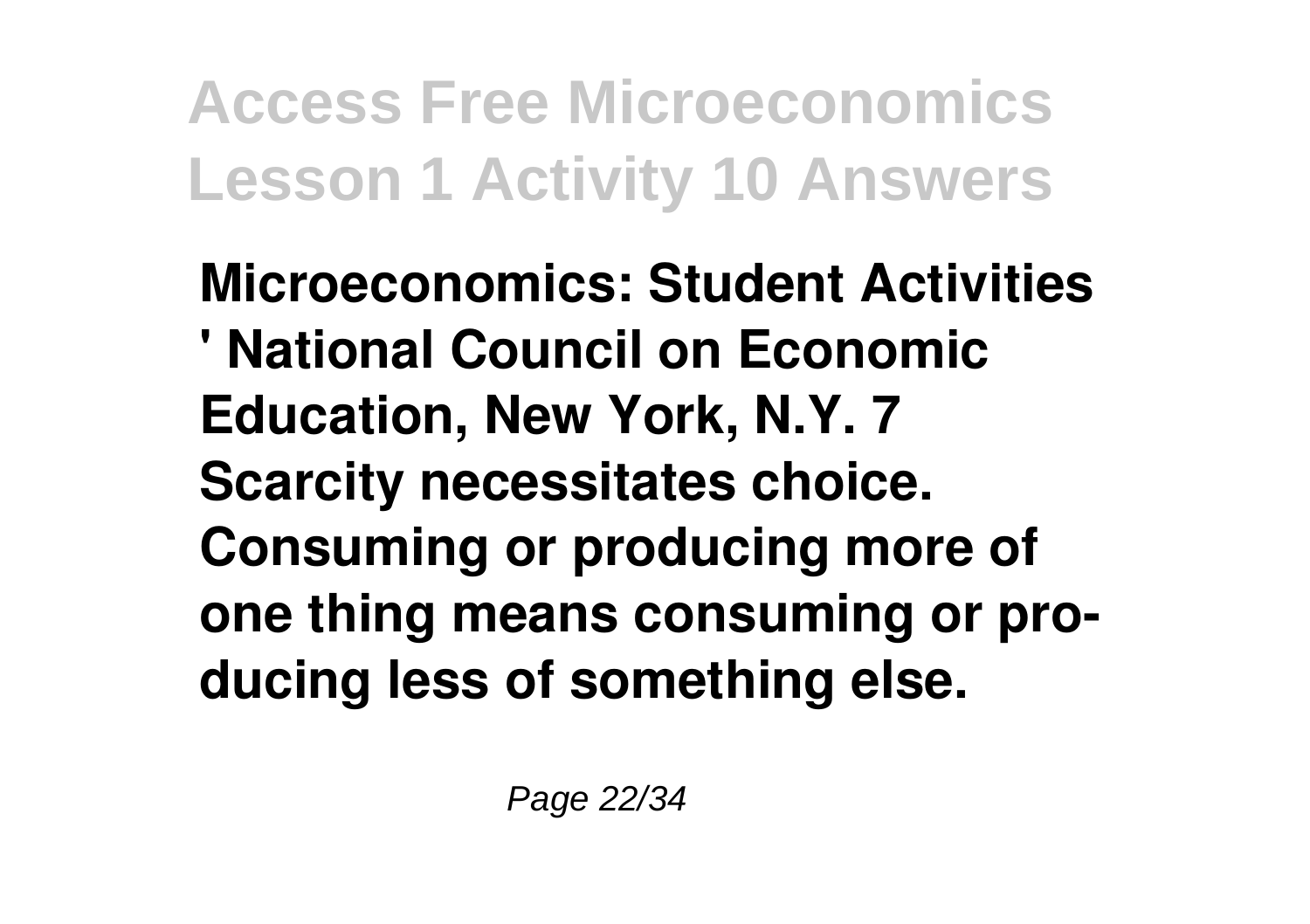- **UNIT 2 Microeconomics LESSON 1 ACTIVITY 10**
- **1 Microeconomics LESSON 1 ACTIVITY 1 Answer Key UNIT Questions 9 and 10 concern businesses and the role of profits. Question 9. A monopoly charges a higher price than a competitive** Page 23/34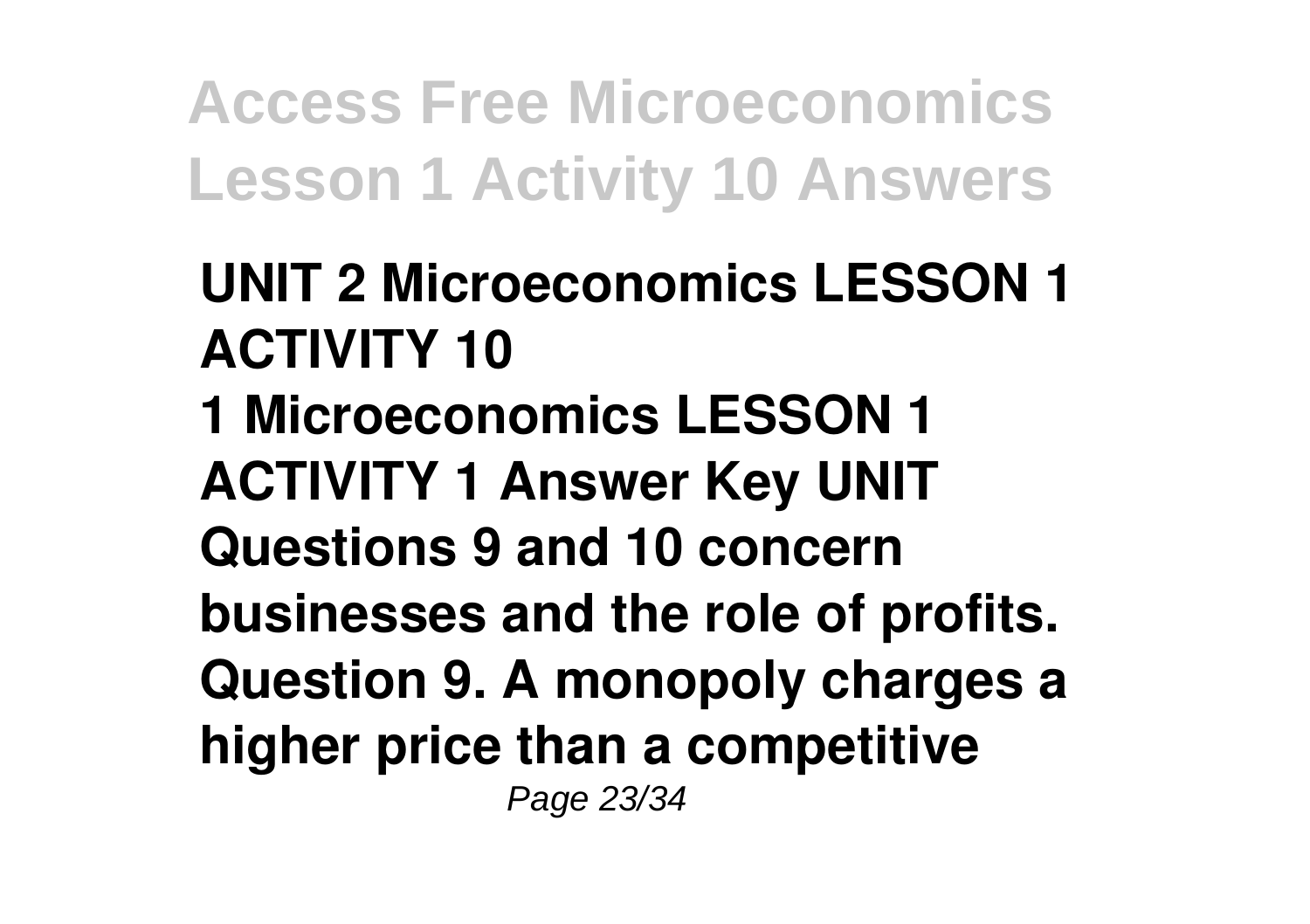**market price, but the monopo-list cannot repeal the law of demand. If the price is too high, the monopolist might sell nothing. A**

**Microeconomics - Lesson 1 6 Macroeconomics LESSON 1 ACTIVITY 49 Answer Key UNIT 5. To** Page 24/34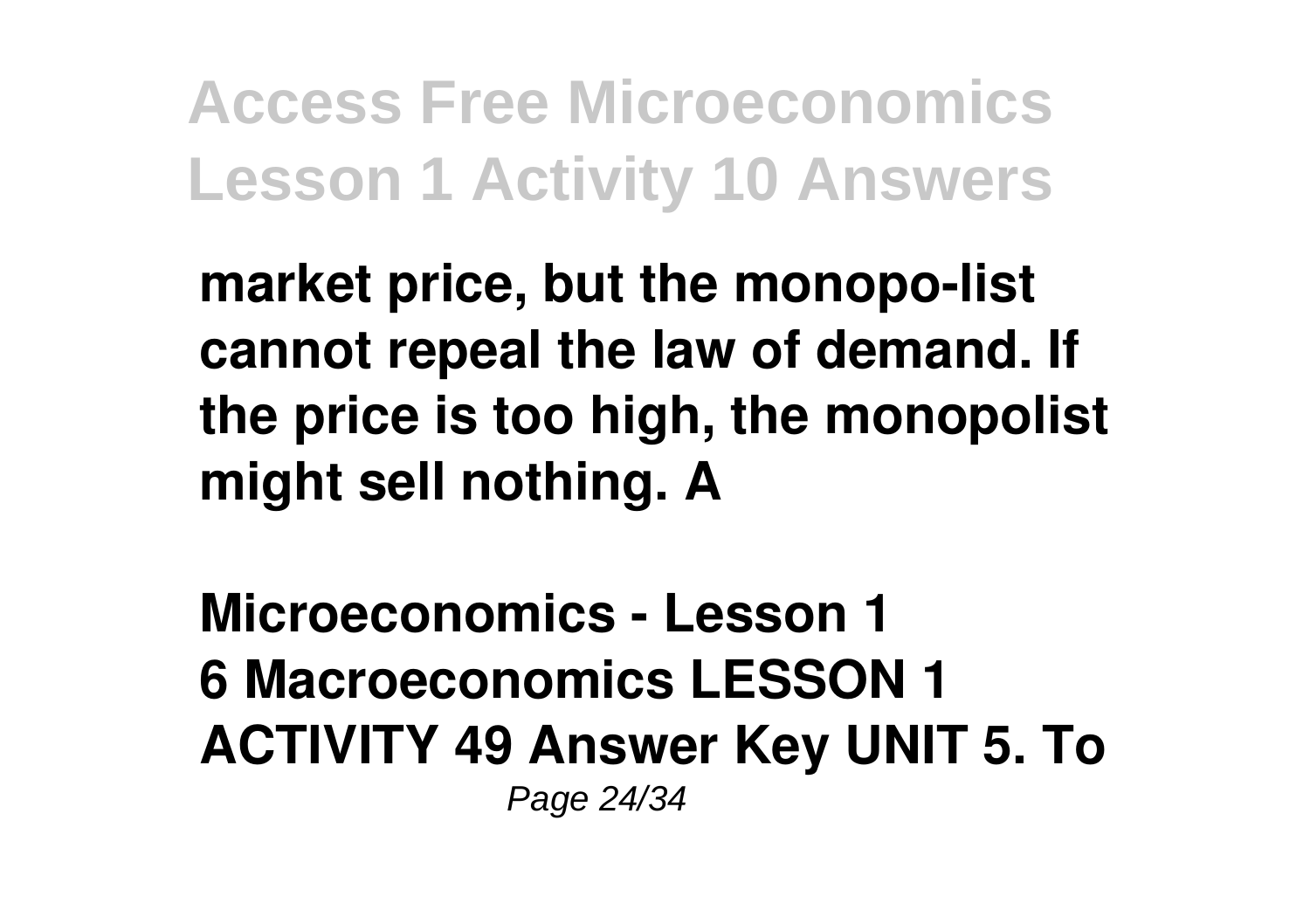**produce the following from one ton of olives. Type of problem: (output / input) Cans of Bottles of Olives Olive Oil Zaire 60 10 Colombia 24 8 For Zaire, the opportunity cost of a can of olives is 1/6 of a bottle of olive oil. For Colombia, the**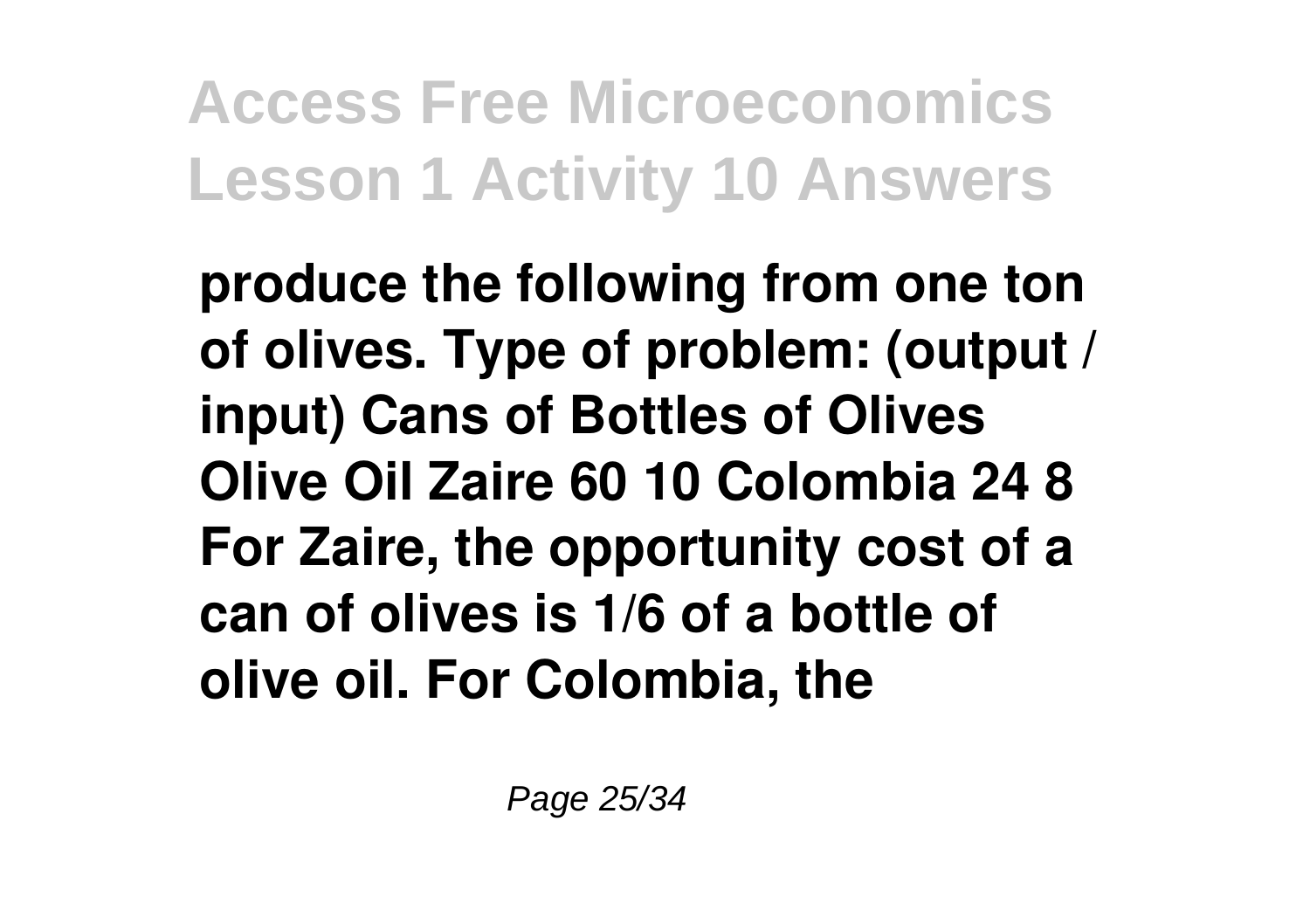**UNIT 2 Microeconomics LESSON 1 ACTIVITY 11 2 Macroeconomics LESSON 1 ACTIVITY 10 Answer Key UNIT Understanding the Circular Flow of the Macroeconomy Part A Each of the flows in the circular flow diagram in Figure 10.1 is numbered.** Page 26/34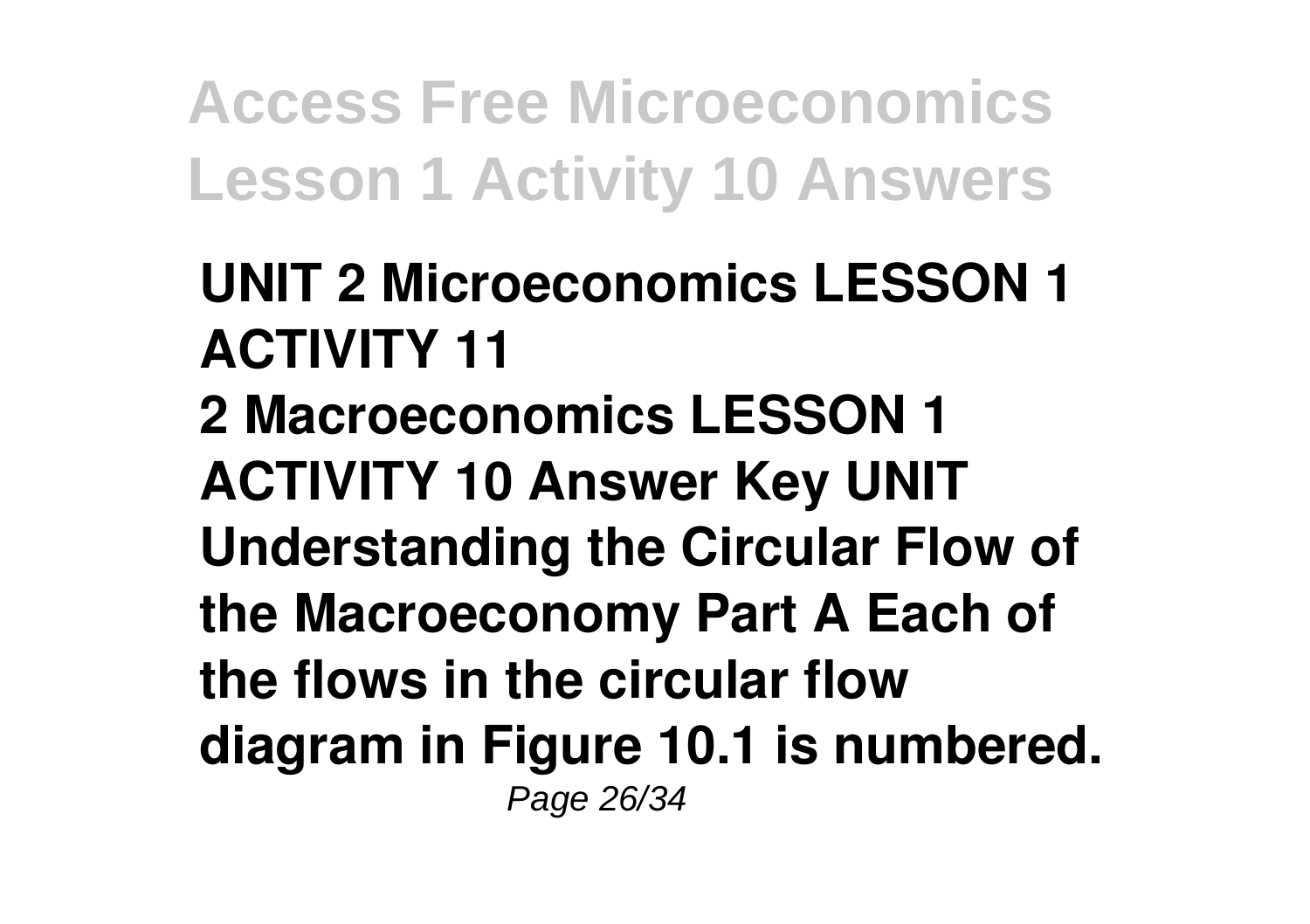**Identify which number matches the transaction described in the statements below. Consider only the first transaction — not the return flow. 1.**

### **UNIT 2 Macroeconomics LESSON 1 ACTIVITY 10**

Page 27/34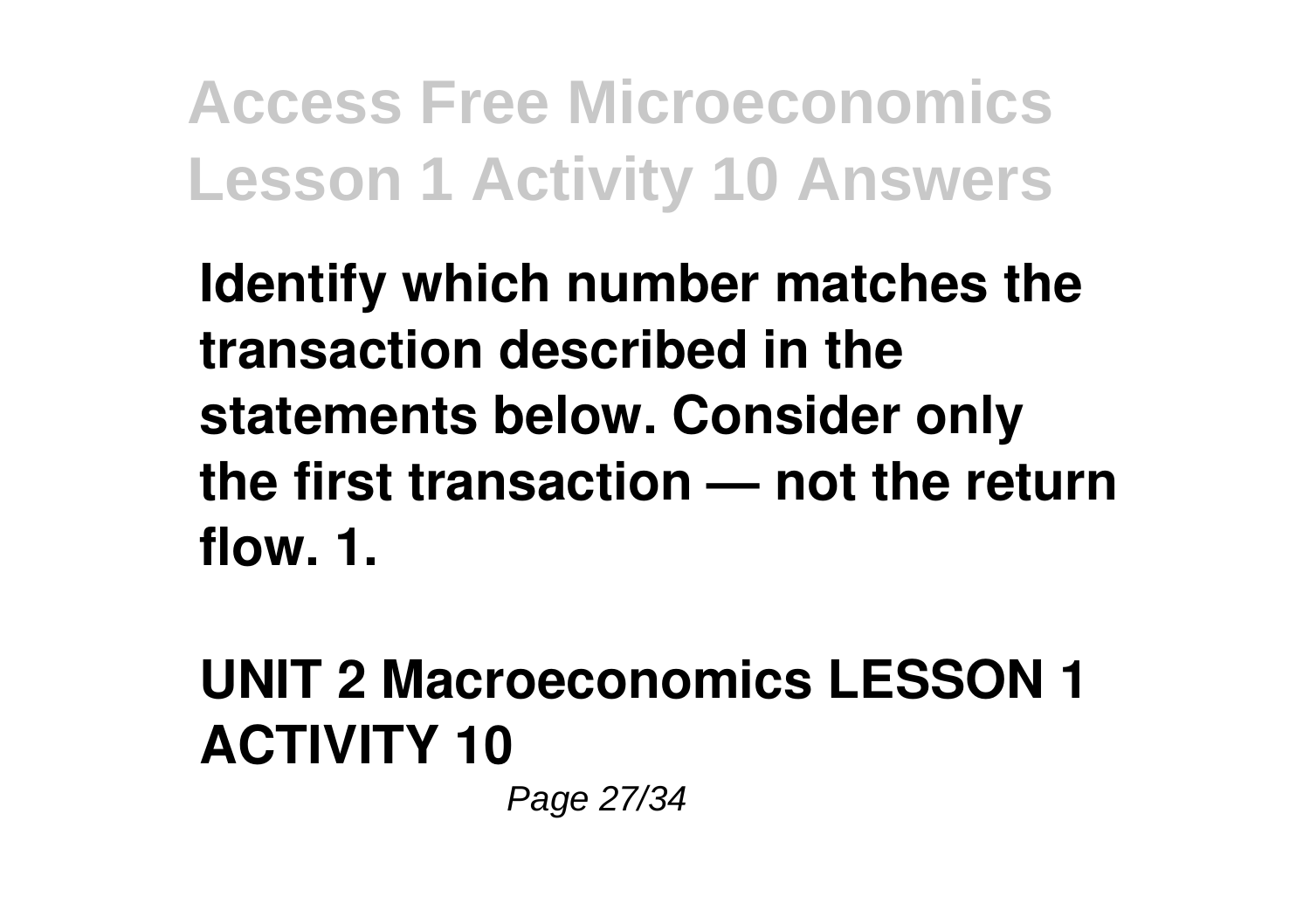**1 Microeconomics LESSON 2 ACTIVITY 2 Answer Key UNIT Part C Use Figure 2.6 to answer the next five questions. Each question starts with Curve BB' as a country 's production possibilities curve. 3. Suppose there is a major technological breakthrough in the** Page 28/34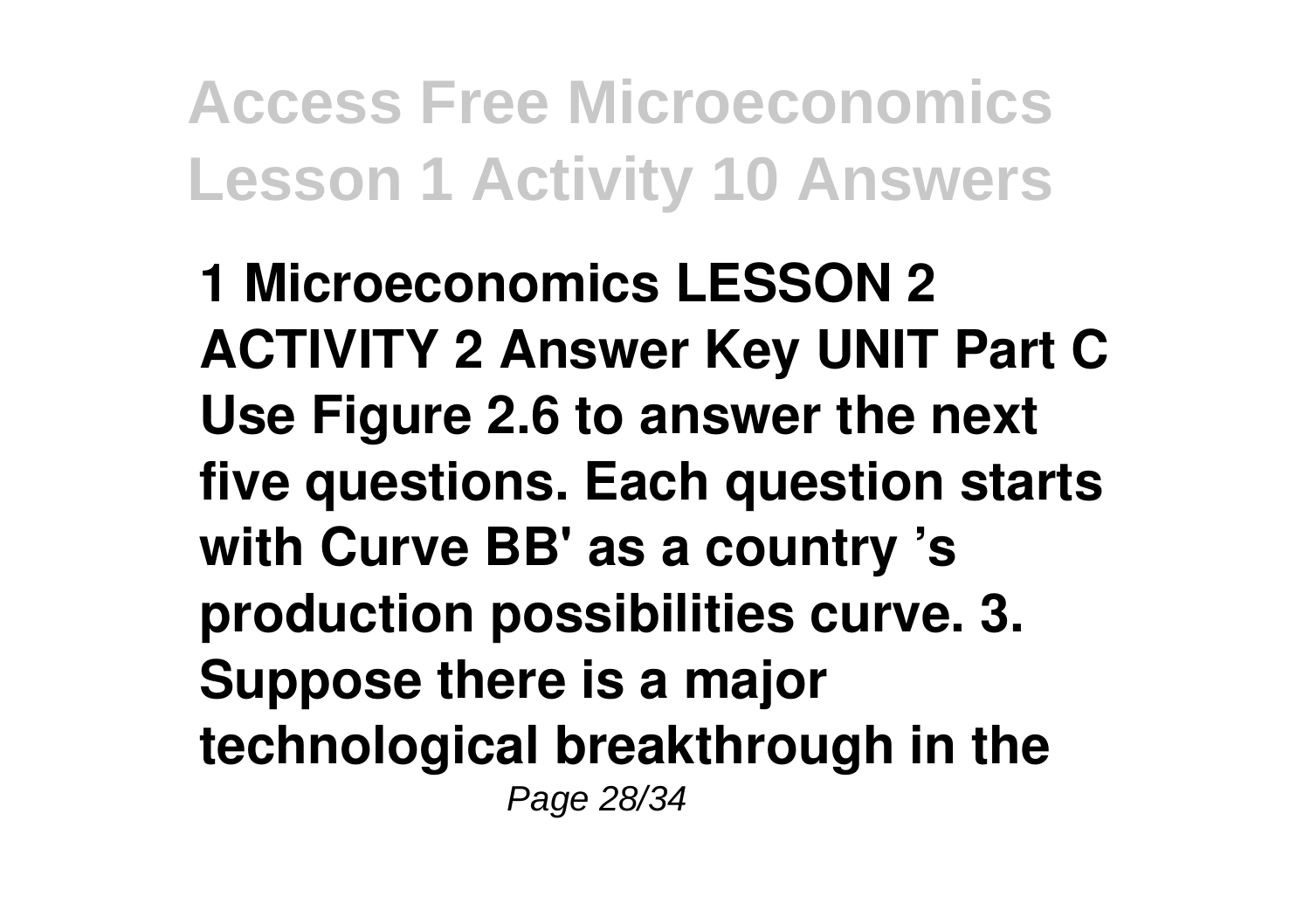**consumer-goods industry, and the new technology is widely adopted.**

**UNIT 1 Macroeconomics LESSON 2**

**- Rasco**

**Microeconomics - Lesson 1 Cecilia Bohemien. Loading... Unsubscribe from Cecilia Bohemien? ... MAT 110** Page 29/34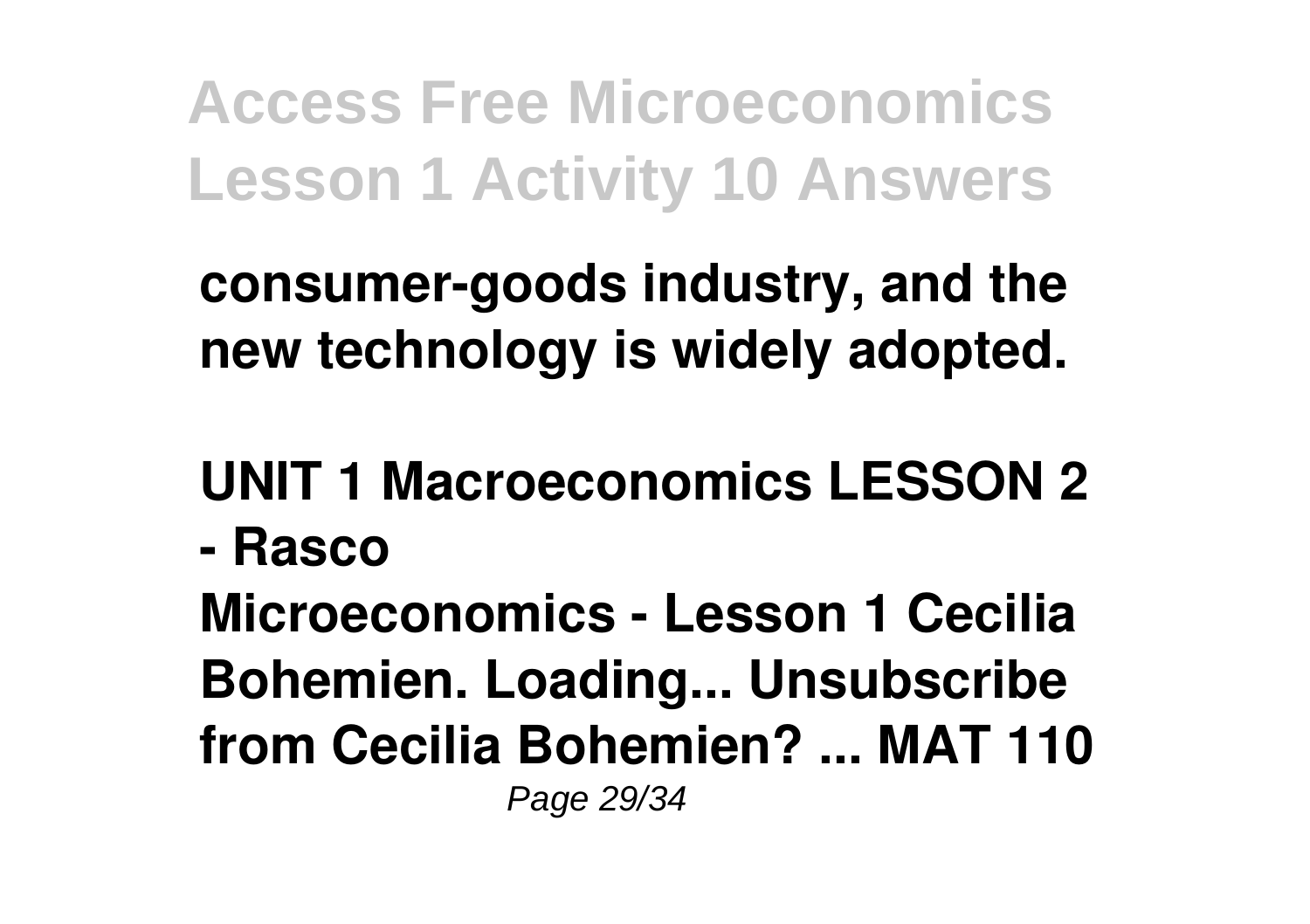**Basic Statistics Lesson 1 (video 1).mp4 - Duration: 10:14. larahsmith 889,151 views.**

**Microeconomics Lesson 1 activity 11 - Why Is a Demand ... 4. Have the students start Activity 3 in class and complete it for** Page 30/34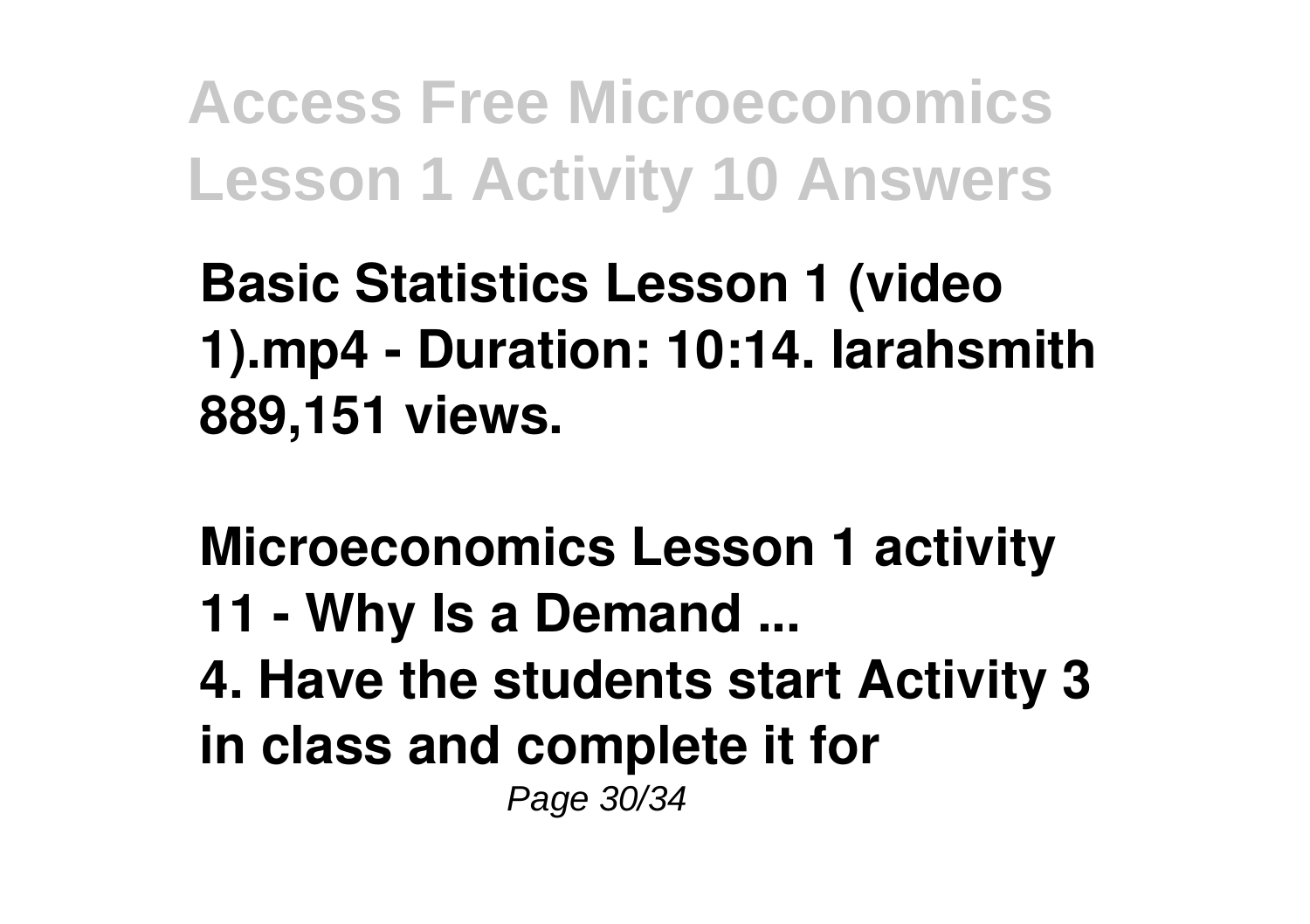**homework. 5. Review the answers to Activity 3. 6. Review the factors that shift the demand curve. 7. Have the students complete Activity 4 in class. 8. Review the answers to Activity 4. 1 Macroeconomics LESSON 2 UNIT Demand**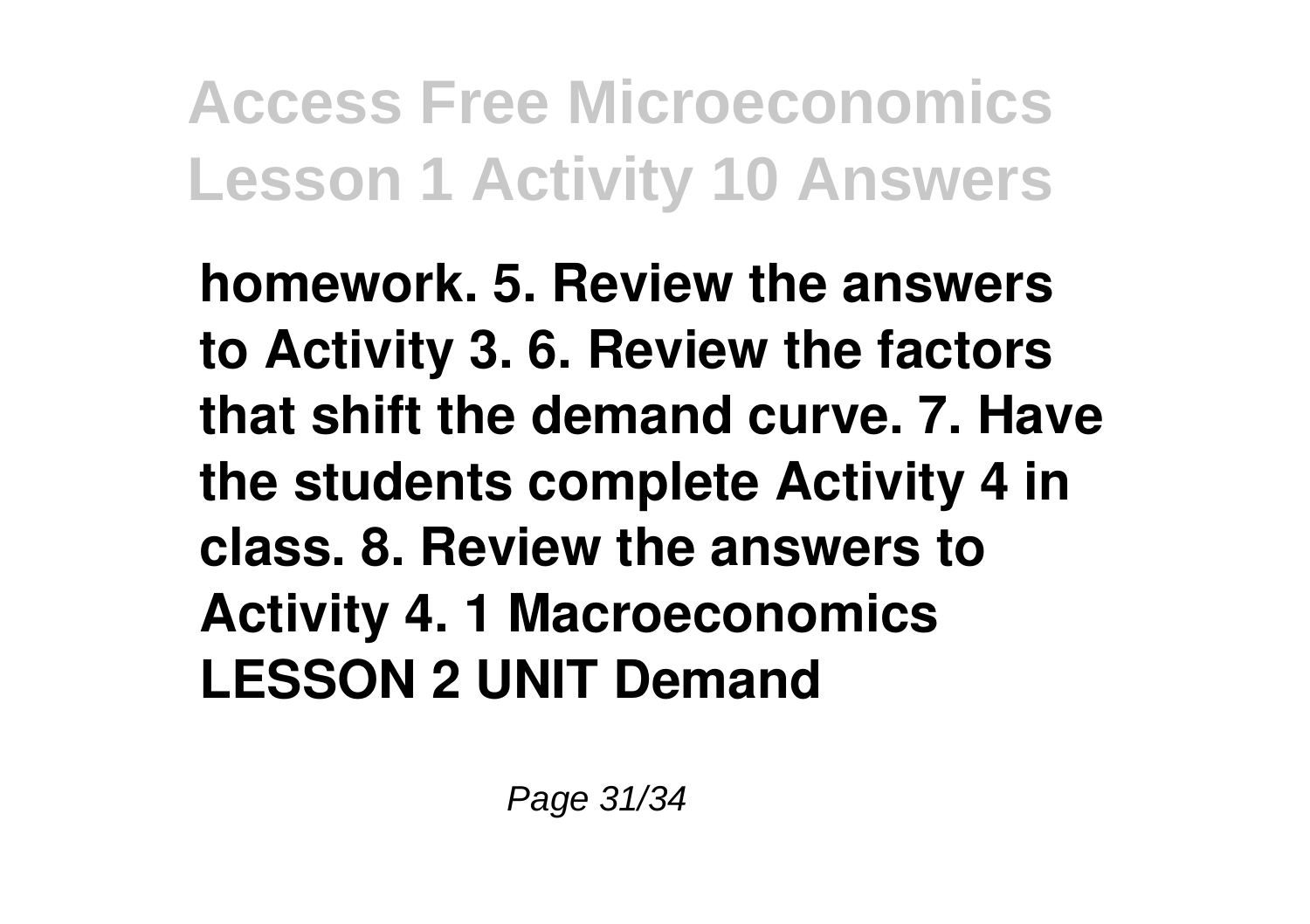**UNIT 2 Microeconomics LESSON 1 ACTIVITY 9 Microeconomics. Unit II Answer Key. Click here for the answer key for the first half of the packet (demand, supply, equilibrium) Click here for the answer key for the second packet (marginal utility and** Page 32/34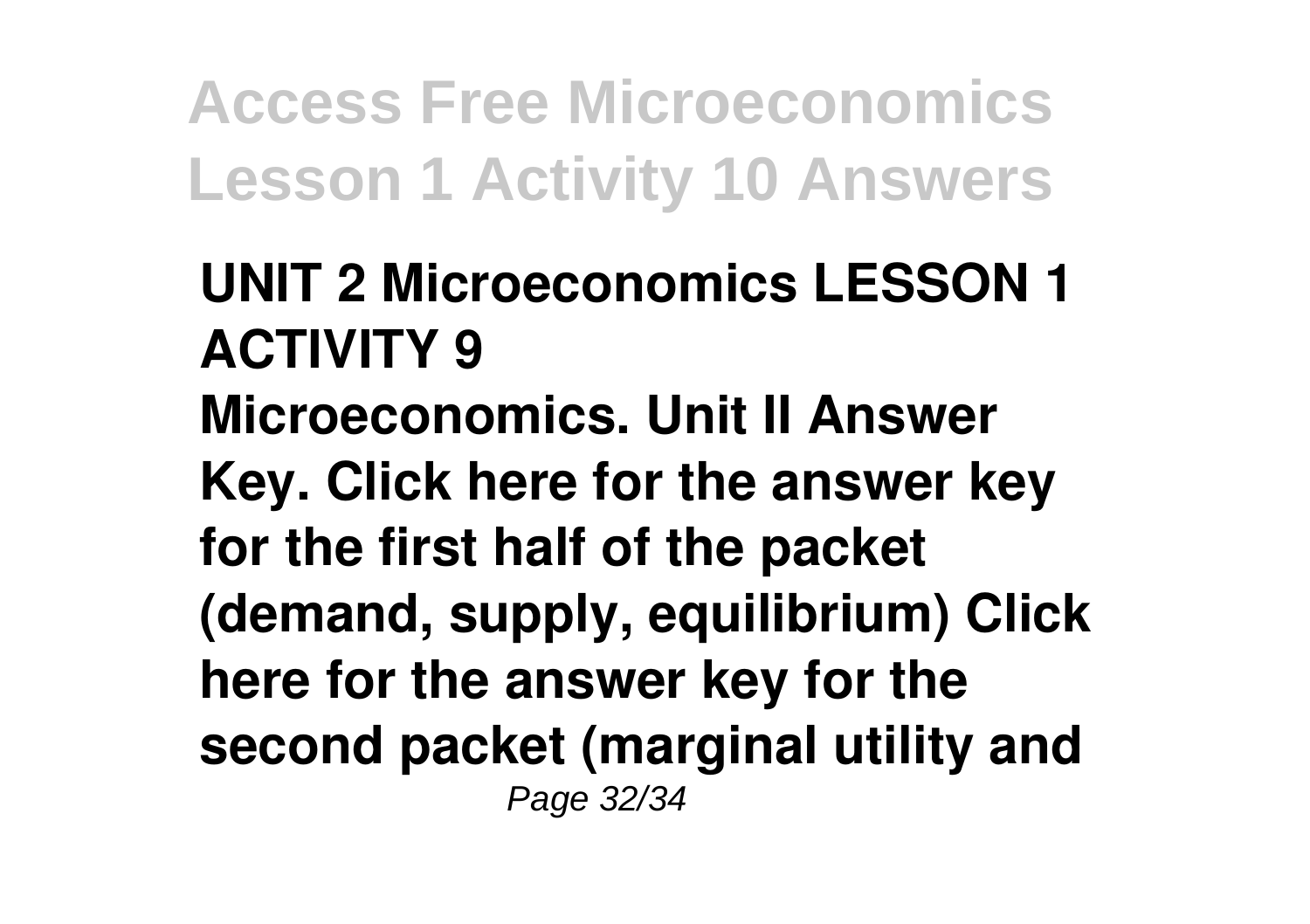**government intervention) Click here for the answer key for elasticity.**

**UNIT 2 Macroeconomics LESSON 1 Subject: Image Created Date: 1/31/2013 6:33:53 PM**